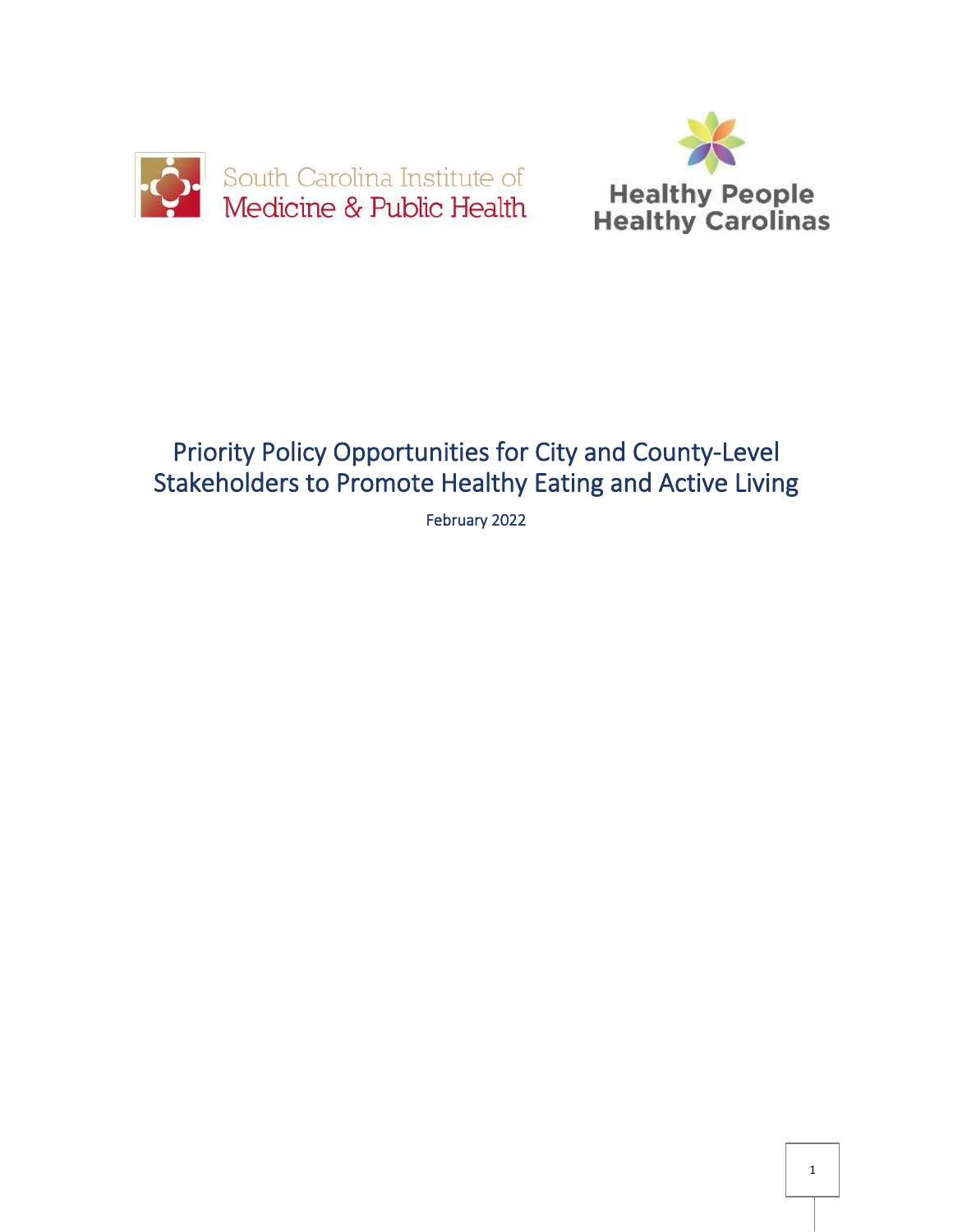| Appendix B: Emerging Federal Funding Opportunities for Farm to School Programs  16 |
|------------------------------------------------------------------------------------|
|                                                                                    |
|                                                                                    |

### Author

#### Brittney Sanderson, MSc., MPH

Research and Policy Analyst South Carolina Institute of Medicine and Public Health

The South Carolina Institute of Medicine & Public Health (IMPH) is an independent entity serving as an informed nonpartisan convener around the important health issues in our state, providing evidence-based information to inform health policy decisions.

#### **Contributors**

#### Angel Bourdon, MhA

Director Community Health and Innovation South Carolina Hospital Association

#### Nan Carter, MPH

Manager High Reliability and Innovation South Carolina Healthcare Association

#### Darlene Lynch

Director Community Health Transformation South Carolina Office of Rural Health

#### Maya H. Pack, MS, MPA

Executive Director South Carolina Institute of Medicine and Public Health

#### Hunter Sox

Legislative Initiatives Coordinator South Carolina Institute of Medicine and Public Health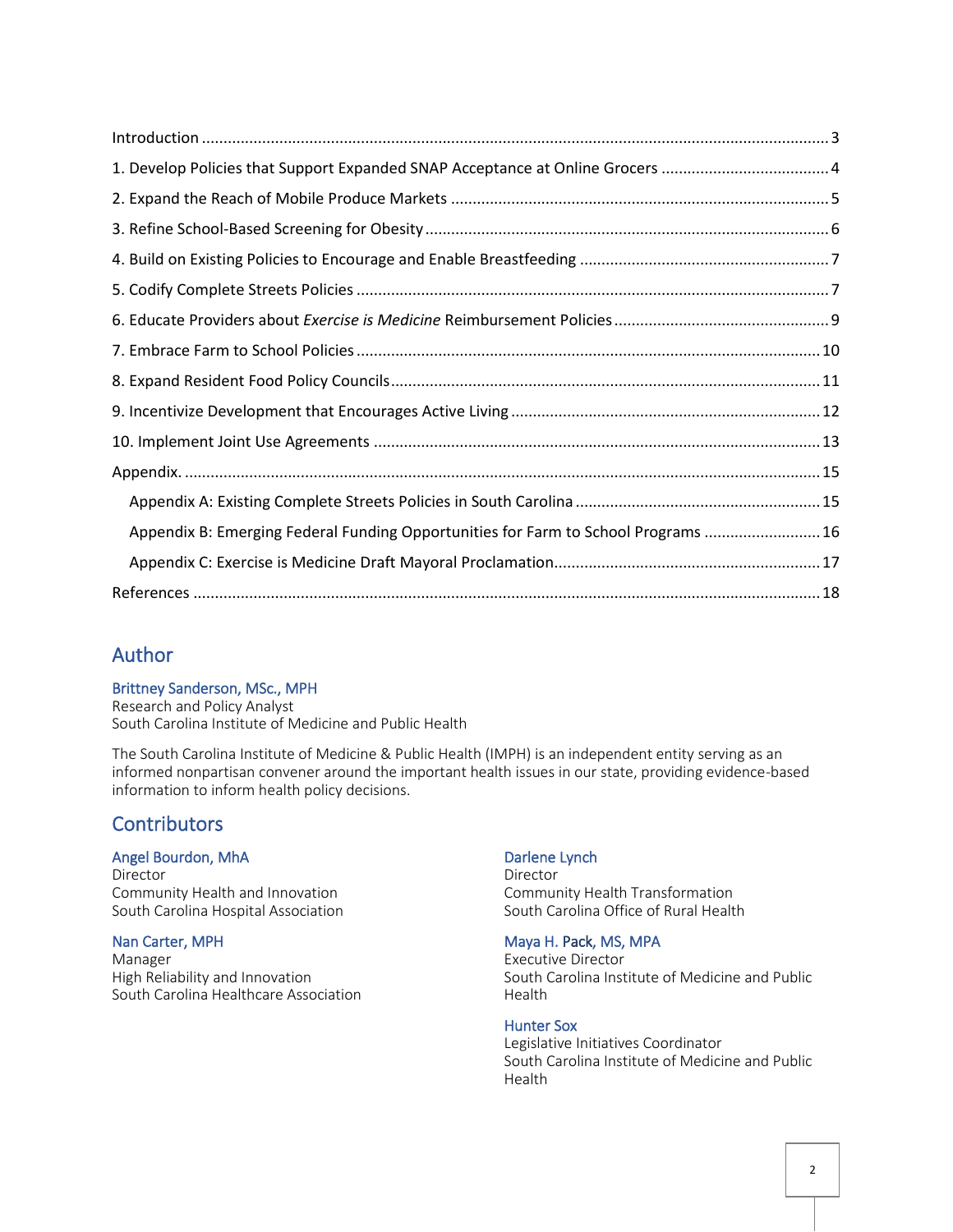### <span id="page-2-0"></span>**Introduction**

The South Carolina Institute of Medicine and Public Health (IMPH) and Healthy People Healthy Carolinas (HPHC) partnered to identify and survey local policy priorities among HPHC coalitions to assist stakeholders in the development of their own policy agendas. To develop this resource, IMPH first documented thirty pertinent evidence-based, emerging or promising city and county level policies from across the country. After compiling the initial list, IMPH developed and disseminated a survey to the network of HPHC coordinators asking them to rank their policy priorities. The results of the ranking activity were used to determine the ten policies included in this analysis.

Program evidence definitions and policy type descriptions are listed in the tables below.<sup>1</sup>

| Policy Type                       | Description                                                                                                                                                                                                                                                                                                                                                                                                                                                                               |
|-----------------------------------|-------------------------------------------------------------------------------------------------------------------------------------------------------------------------------------------------------------------------------------------------------------------------------------------------------------------------------------------------------------------------------------------------------------------------------------------------------------------------------------------|
| Plans                             | Plans are a compilation of policy statements, goals, standards, maps, and action<br>programs for guiding future activities or development. Although plans do not always<br>create enforceable legal requirements, they are an important tool for driving and<br>shaping legal policy decisions. They may also identify laws and policies that need to<br>be created, reviewed or amended to help implement the plan. Examples include<br>comprehensive plans and pedestrian master plans. |
| Resolution                        | Resolutions are used to formally express "the sense, will, or action of a deliberative<br>assembly" such as a city council or county board. They may be used to formally<br>adopt an administrative policy.                                                                                                                                                                                                                                                                               |
| Ordinance                         | An ordinance is an authoritative law or decree, at the municipal level, that forbids,<br>authorizes, and/or regulates an activity. Ordinances are typically incorporated into a<br>iurisdiction's code.                                                                                                                                                                                                                                                                                   |
| Municipal Code                    | A municipal code is the systematic compilation or revision of ordinances, laws, rules,<br>or regulations of a town, city, or other local government unit.                                                                                                                                                                                                                                                                                                                                 |
| Agreements Between<br>Governments | These are memoranda of understanding; joint powers agreements; joint ventures;<br>service contracts; mutual aid agreements; cooperative agreements; and other types<br>of agreements. These agreements create mutual obligations and benefits between<br>the participating governments.                                                                                                                                                                                                   |
| Fiscal                            | Indicates a policy or plan that is predicated on price or tax adjustments.                                                                                                                                                                                                                                                                                                                                                                                                                |
| Variable                          | Could be implemented through a variety of these policy types.                                                                                                                                                                                                                                                                                                                                                                                                                             |

#### Table 1. Policy Type and Descriptions

#### Table 2. Definitions and Levels of Program Evidence

| <b>Policy Type</b>                   | <b>Description</b>                                                                                                                                                                                                                                                                                                                                                                                                                       |
|--------------------------------------|------------------------------------------------------------------------------------------------------------------------------------------------------------------------------------------------------------------------------------------------------------------------------------------------------------------------------------------------------------------------------------------------------------------------------------------|
| Evidence-Based ("Best")<br>Practices | Supported by strong evidence of effectiveness based on experimental design (i.e.<br>randomized controlled trials) or multiple highly rigorous quasi-experimental design<br>(i.e. non-randomized trials). Although not required to be considered an evidence-<br>based practice, additional considerations included sustained effect of the program,<br>publication of results in a peer-reviewed journal, and multiple site replication. |
| <b>Promising Practices</b>           | Supported by a moderate level of evidence for effectiveness. These programs may<br>be based on a quasi-experimental design of weak to moderate rigor. These practices<br>primarily rely on evidence derived from a literature review (i.e. expert opinion) as<br>well as the program's manual, logic model, and evaluation plan                                                                                                          |
| <b>Emerging Practices</b>            | Supported by a low level of evidence for effectiveness. These programs lack a high<br>or moderate level of external validity, relying exclusively on evidence derived from a<br>literature review (i.e. expert opinion) as well as the program's manual, logic model,<br>and evaluation plan.                                                                                                                                            |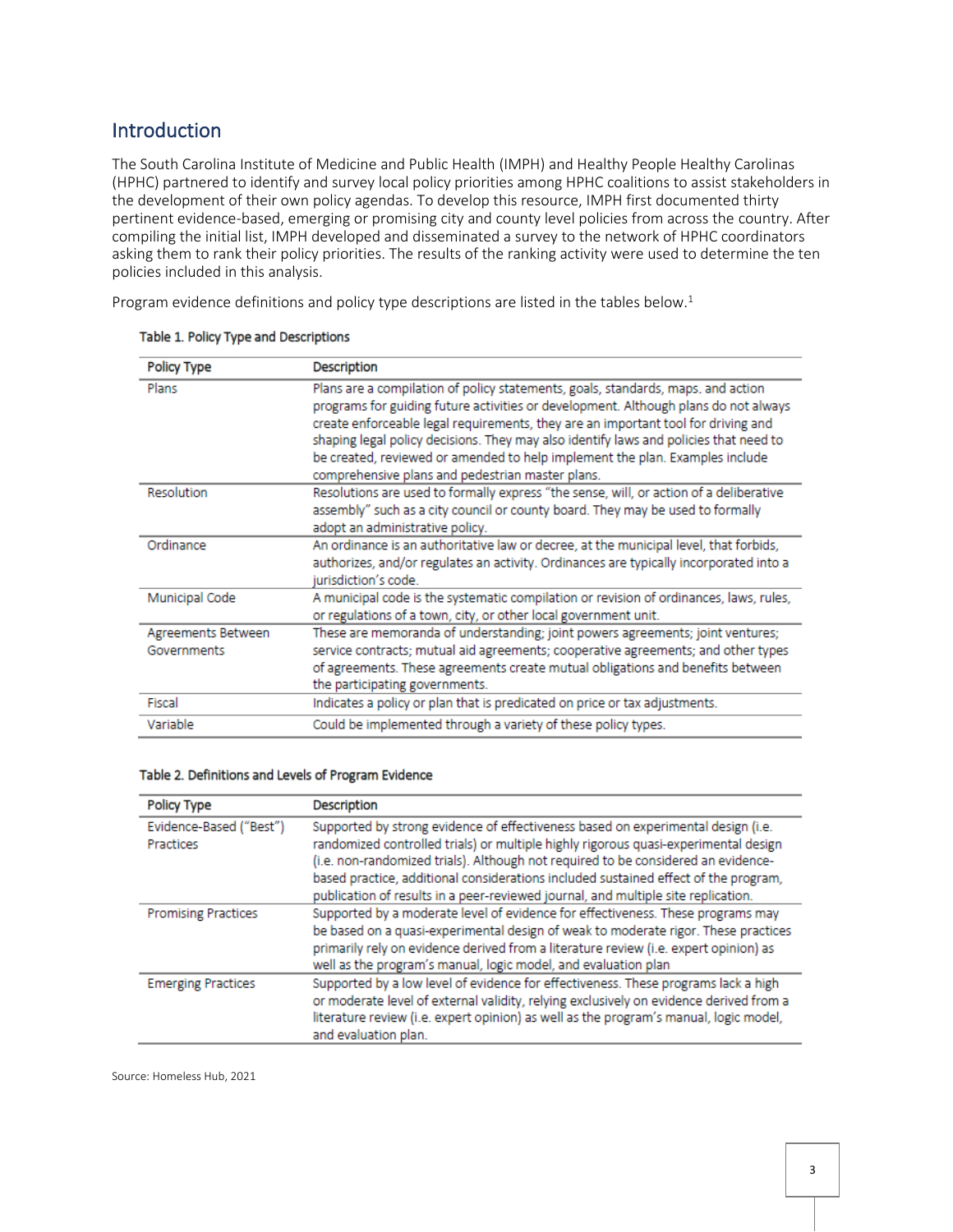### <span id="page-3-0"></span>1. Develop Policies that Support Expanded SNAP Acceptance at Online Grocers

| De<br><b>VDE</b><br>.<br>טווט׳                                          | .<br>.cator                     | :vidence<br>AVA<br>--             |
|-------------------------------------------------------------------------|---------------------------------|-----------------------------------|
| $-1$<br>·iscal<br>100 <sup>2</sup><br>ution<br>Reso<br>Ωe<br>тu<br>1d I | $\cdots$<br>une<br>сa<br>e di " | $\sim$<br>Emerging<br><b>LIIL</b> |

The United States Department of Agriculture (USDA) launched the *SNAP Online Purchasing Pilot* (OPP) in April 2019 to expand online grocery services to Supplemental Nutrition Assistance Program (SNAP) beneficiaries.<sup>2</sup> Since then, the total number of beneficiaries across the nation has grown by nearly six million, likely as a result of the coronavirus pandemic.<sup>3</sup> In South Carolina, the number of beneficiaries increased from approximately 272,000 in October 2019 to 302,000 in September 2021.<sup>4</sup>

The USDA has formally recognized online grocery delivery programs as an opportunity to address the needs of the elderly, disabled and those who lack consistent access to reliable transportation.<sup>5</sup> During the pandemic, online grocery delivery services also provided a safety net for individuals seeking to minimize their risk of exposure to the virus. The most recent data available demonstrates that 39% of households receiving SNAP benefits include an individual over sixty years old or a non-elderly adult with disabilities. This statistic indicates that, at a minimum, nearly two in every five beneficiaries are at an increased risk of complications from COVID-19.6,7

Unfortunately, access to online grocery delivery among SNAP beneficiaries has been constrained by logistical and administrative barriers.<sup>8</sup> Currently, South Carolina vendors that accept SNAP Electronic Benefit Transfer (EBT) payments online are limited to ALDI, Amazon, Earth Fare, Food Lion, Publix and Walmart.<sup>9</sup> Despite the presence of large grocery chains on the list of approved vendors, authorized retailers do not serve all zip codes in the state.<sup>10</sup> In fact, a 2019 nationwide study found that an excess of 60% of SNAP-participating households in rural food deserts were outside of the delivery range for participating online grocers.<sup>11</sup> Expanding the pool of vendors that accept EBT online is an opportunity to further address food insecurity among elderly and disabled South Carolinians and those who live in rural and healthy food priority areas.

Equitable expansion requires multisector partnerships between private industries, such as tech and individual retailers, as well as legislative bodies at the local, state and federal levels. Examples from private industry include Instacart offering temporary, subsidized delivery and pick-up fees for SNAP recipients.<sup>12</sup> Locally, policymakers can help support expansion in a variety of ways including:

- Provide financial support for independent groceries to develop the technical infrastructure needed to accept EBT online. There are a variety of regulations governing EBT that require vendors to maintain certain technical specifications to accept SNAP benefits online. The costs associated with updating technology to meet these requirements can range from \$30,000 to \$500,000 dollars depending on the existing technical infrastructure.<sup>13</sup> Maintaining cost neutrality for retailers is a critical aspect of expanding the number of online vendors, which can be achieved through offering grants funded through municipal appropriations for independent grocers interested in participating in the online SNAP program to offset the cost of technical support, software acquisition, system maintenance and staff training.<sup>14,15,16</sup> Community farms and grocers across Virginia currently benefit from a similar endeavor, titled the *Virginia Food Access Investment Fund,* which offers grants to small farms and businesses to support business development, equipment upgrades and expansion.<sup>17</sup> More [information on the Virginia Food Access Investment fund can be found here.](https://www.vdacs.virginia.gov/marketing-food-access-investment-fund.shtml)
- Subsidize delivery fees for SNAP recipients. Delivery and gratuity fees can negatively impact equitable utilization of online grocery services. Subsidizing these fees for SNAP recipients ordering from independent grocers could encourage e-commerce integration and may bolster local economies by incentivizing shopping online at local retailers.<sup>18</sup> To address the prohibitive costs of delivery during the COVID pandemic, the city of Boulder, Colorado provided \$75,000 to subsidize deliveries for both the customers and retailers. This effort created sixty jobs across the city and was funded through the city's local American Rescue Plan Act (ARPA) allocation.<sup>19</sup> [More information on this local policy can](https://bouldercolorado.gov/news/city-boulder-brings-back-free-delivery-subsidy-nosh-boulder-through-february-2022#:~:text=The%20program%2C%20which%20employs%20local,20%2C%202021%2C%20through%20Feb.) be [found by clicking the link here.](https://bouldercolorado.gov/news/city-boulder-brings-back-free-delivery-subsidy-nosh-boulder-through-february-2022#:~:text=The%20program%2C%20which%20employs%20local,20%2C%202021%2C%20through%20Feb.) Local government in South Carolina could duplicate aspects of this initiative to increase access to grocery delivery services in their communities with a focus on rural communities – research shows that online grocery services disproportionately serve urban areas and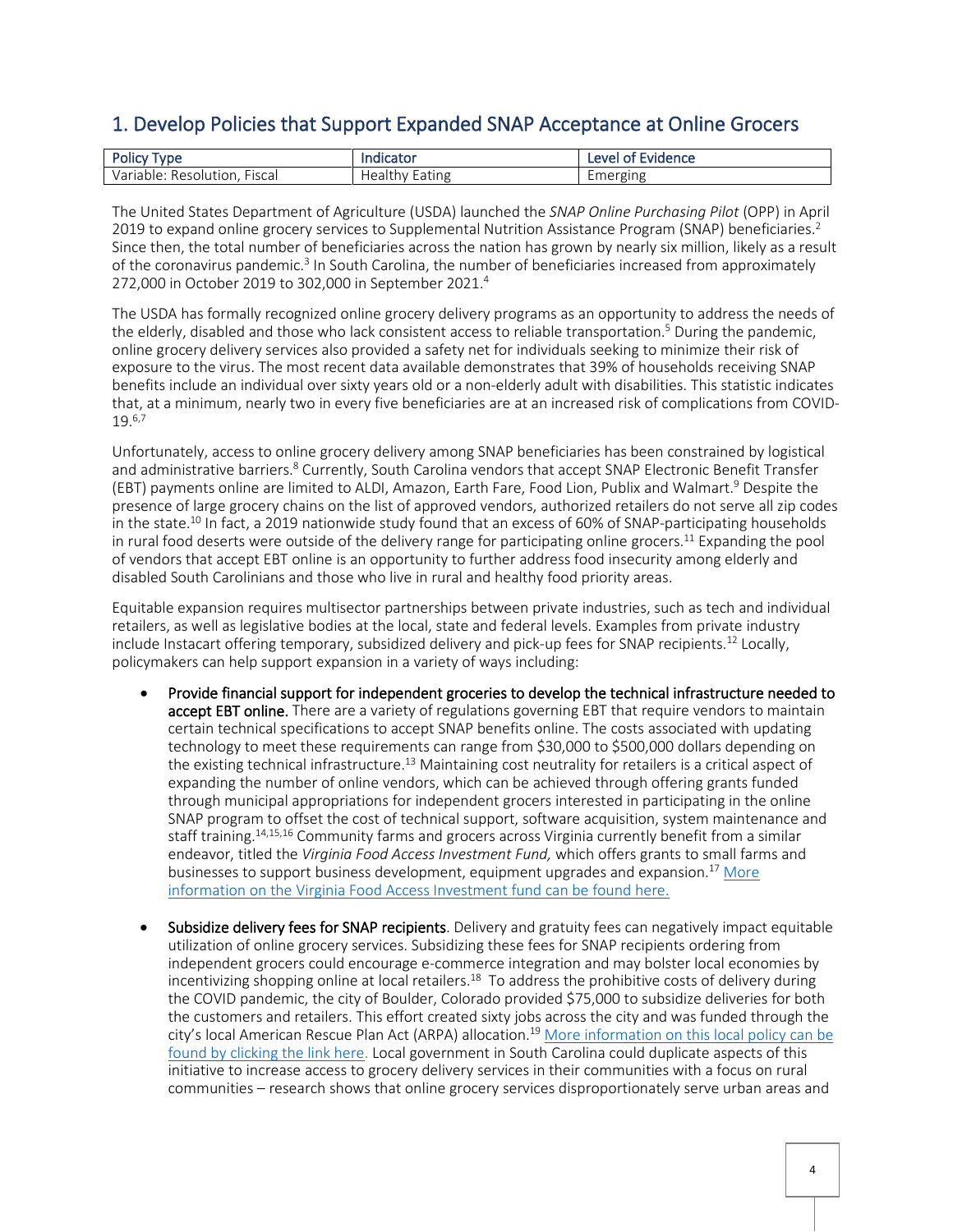are rarely available in rural areas, with little to no available evidence of subsidized delivery in rural areas beyond Instacart's temporary free delivery for SNAP beneficiaries.<sup>20</sup>

• Resolve to expand the number of retailers offering online grocery services for SNAP beneficiaries. Recognizing that supporting local grocers throughout the process of adopting e-commerce could improve access to food, the New York City Council filed a resolution in May 2020 which officially acknowledged the need to expand the number of retailers that are permitted in the SNAP online purchasing program.<sup>21</sup> [More information on this local policy can](https://legistar.council.nyc.gov/LegislationDetail.aspx?ID=4523482&GUID=0C3A3676-F7F7-4276-81BF-D3280D56155D&Options=ID|Text|&Search=1320) be found by clicking the link here. Local policymakers across South Carolina can file similar resolutions seeking to expand the footprint of these services in the state, with a focus on rural and underserved areas.<sup>22</sup>

### <span id="page-4-0"></span>2. Expand the Reach of Mobile Produce Markets

| Policy<br>vne                                        | ndicator                  | :vidence<br><b>AVA</b><br>-<br>m<br>-- |
|------------------------------------------------------|---------------------------|----------------------------------------|
| $ \cdot$<br>Variable<br><b>Fiscal</b><br>Resolution. | :Ine<br>Healu<br>ca'<br>u | Promising                              |

Mobile produce markets (MPMs) are food vendors that operate out of a vehicle in targeted communities.<sup>23,24</sup> MPMs that serve healthy food priority areas are often supported by philanthropic sources, local agencies or policy initiatives. Several mobile markets already operate in South Carolina such as th[e Lowcountry Street](https://www.lowcountrystreetgrocery.com/meet-nell)  [Grocery Mobile Market,](https://www.lowcountrystreetgrocery.com/meet-nell) [the Waccamaw Market Cooperative Mobile Farmers Market](https://waccamawmarkets.org/mobile-farmers-market/) and the [Hub City Mobile](https://www.hubcityfm.org/mobile-market)  [Market.](https://www.hubcityfm.org/mobile-market)<sup>25,26,27</sup> When the Hub City Mobile Market (HCMM) was launched in 2010 it was the first of its kind in the state; it currently serves the greater Spartanburg area and is supported by government grants, the United Way, fundraising and revenue generated from produce sales.<sup>28</sup>

Successful MPMs often rely on existing infrastructure and partnerships to sustain their endeavors. For example*[, Sankofa](https://small.tulane.edu/project/sankofa-mobile-market/)*, a mobile market in New Orleans, Louisiana, relies almost entirely on volunteers and distributes produce sourced from their own farms.<sup>29</sup> Other factors leading to success include convenient locations and the ability to accept SNAP or Women, Infants and Children (WIC) benefits.<sup>30</sup> Potential challenges include limited hours of operation and challenges reaching the target demographic due to schedule limitations, limited community engagement or distrust. $31$ 

Local policy can be used to encourage or, in some cases, restrict the success of MPMs. In Savannah, Georgia municipal policymakers amended zoning ordinances to allow MPMs to operate in all zoning districts, which are areas delineated on a zoning map with uniform regulations.<sup>32</sup> Zoning and land use policy can play a significant role in the availability of innovative food outlets. In fact, research demonstrates that lower-income communities are less likely to permit mobile or temporary food outlets such as mobile produce markets than more affluent communities.<sup>33</sup>

Other opportunities to support the expansion of MPMs include authorizing funding appropriations for pilot studies. In New Jersey, policymakers passed N.J. Stat. § 4:10-25.6 which developed a MPP pilot program to "promote and facilitate improved access to fresh produce by low-income residents of urban food deserts."<sup>34</sup> This statute required that qualified vendors must accept food vouchers as payment and established a coordinating entity to facilitate partnerships between participating municipalities and vendors.<sup>35</sup> [More](https://law.justia.com/codes/new-jersey/2015/title-4/section-4-10-25.6/)  [information on this local policy can](https://law.justia.com/codes/new-jersey/2015/title-4/section-4-10-25.6/) be found by clicking the link here.

Local policymakers can help facilitate success by amending existing ordinances that limit potential operating areas, passing statutes to pilot mobile produce markets in their municipalities, providing technical assistance to encourage SNAP acceptance and incentivizing their creation in rural and underserved areas. Several of these opportunities are surveyed in detail below.

Amend existing ordinances that limit operating areas. Zoning and land use laws govern the type of food outlets available in a community. County and city leaders can alter or impose zoning ordinances to encourage the creation of healthy food vendors. This authority could be leveraged to increase access to healthy foods in lower-income communities, which are less likely to specifically permit vendors such as farmers' markets or mobile produce markets.<sup>36</sup> For example, policymakers in Abingdon, Virginia amended existing ordinances to allow mobile vendors to sell farm fresh vegetables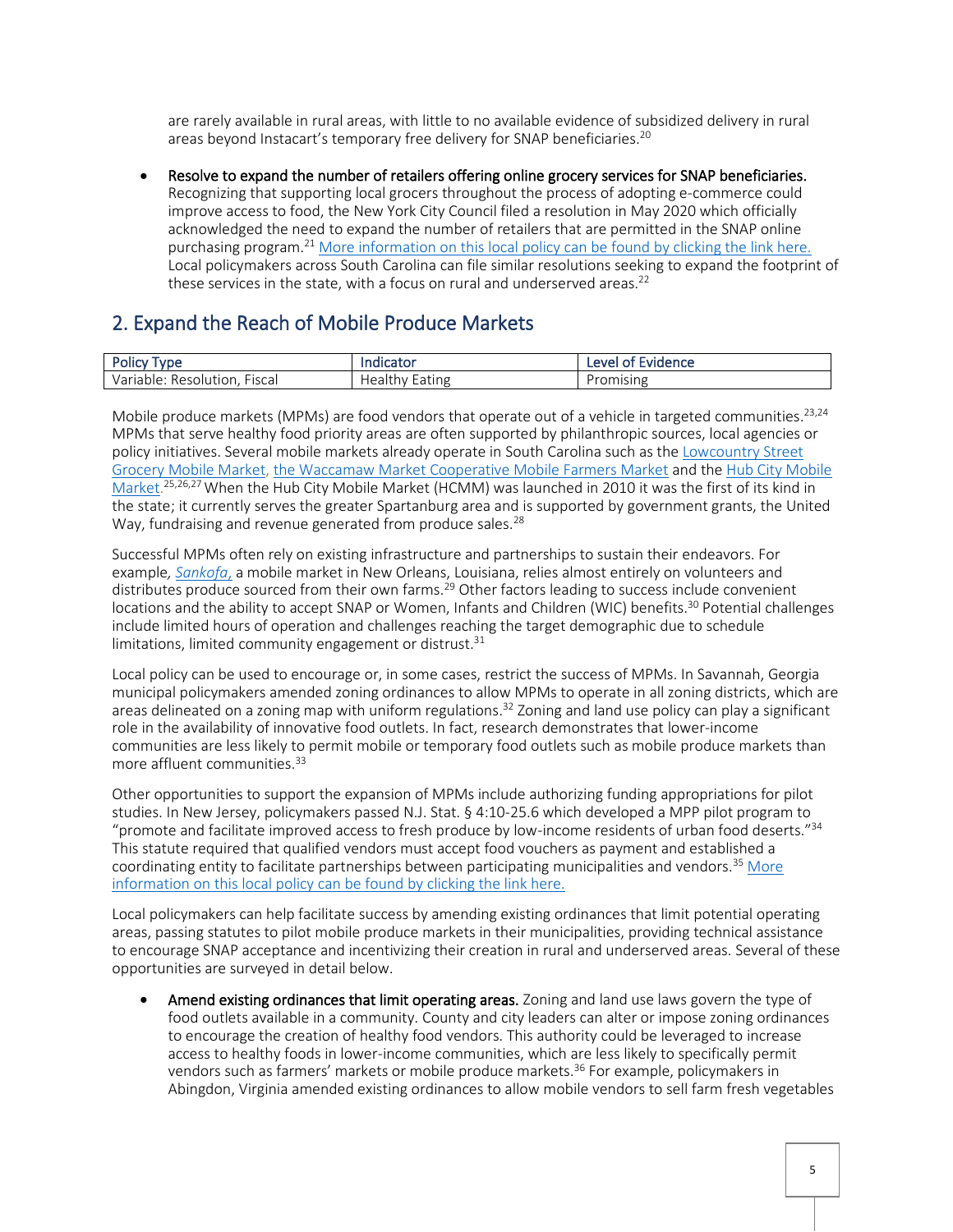without receiving a permit.<sup>37</sup> [More information on this local policy can](https://healthyfoodpolicyproject.org/policy/abingdon-va-code-%c2%a7-18-132-current-through-april-21-2016) be found by clicking the link [here.](https://healthyfoodpolicyproject.org/policy/abingdon-va-code-%c2%a7-18-132-current-through-april-21-2016)

• Develop resolutions to pilot mobile produce markets locally. In March 2016, the city of Austin, Texas passed Resolution 20160303-020 which outlines strategies to improve access to healthy foods by expanding healthy food retail initiatives, such as mobile produce markets.<sup>38</sup> More information on this local policy can [be found by clicking the link here.](https://www.austintexas.gov/sites/default/files/files/Sustainability/07-27-16_Memo_to_MC_re-_Response_to_Food_Access_Resolution_20160303-020_....pdf) Local policymakers in South Carolina who are interested in piloting mobile produce market programs in their community could pass resolutions to authorize, fund and evaluate mobile produce market pilot programs in one or more municipalities.<sup>39</sup>

### <span id="page-5-0"></span>3. Refine School-Based Screening for Obesity

| Polic<br><b>vne</b>                    | ndicator                                                                                      | eve<br>Ωt<br>:vidence<br>. |
|----------------------------------------|-----------------------------------------------------------------------------------------------|----------------------------|
| $\overline{\phantom{0}}$<br>Resolution | <b>IVING</b><br>- -<br><b>CTIVA</b><br>$\sim$ $\sim$<br>Health.<br><b>HILL</b> IB/ACG<br>:dll | omising                    |

Childhood obesity is associated with increased risk of asthma, orthopedic problems, cardiovascular disease and diabetes later in life.<sup>40</sup> Traditionally, school-based obesity screening has relied on measures of body mass index (BMI); however, the CDC recommends that BMI should not be used as a diagnostic tool for children and adolescents but instead be used simply as a method to identify children who could benefit from further assessment.<sup>41</sup> In recent years, BMI has received increasing scrutiny as a measure of health. Waist-to-height ratio has since emerged as an alternative, more effective measure of visceral adipose tissue.<sup>42</sup>

In addition to refining measurement tools, school board administrators and local policymakers interested in mitigating the prevalence of childhood obesity should be prepared to refer students to healthcare providers or offer resources following screening. Referrals are perhaps the most valuable component of school-based screening. In fact, researchers determined that Arkansas Act 1220, which mandates school-based obesity screening in all public schools in the state, did not result in a decrease in the rate of adolescent BMI.<sup>43</sup> This study indicates that screening without an intervention is not enough to address the obesity epidemic.

Additionally, research suggests that school-based obesity screening may result in unhealthy caloric restriction or purging in school-aged children.<sup>44</sup> The potential harms of school-based obesity screening for children and adolescents must be weighed against the potential benefits of identifying and connecting children with the resources to manage their weight in a healthy way.<sup>45</sup>

Schools must also have the capacity to conduct the screenings, which are most effective when be performed by a school nurse or other allied health professional.<sup>46</sup> The shortage of school nurses in South Carolina introduces additional challenges associated with that need. Policymakers and school administrators need to be prepared to address nursing shortages and to develop trauma-informed screening tools and effective referral processes.<sup>47</sup> In addition to ensuring that screening is completed by qualified professionals, schools must also be prepared to refer students to health care providers or community-based obesity prevention resources.

School-based obesity screening should not be conducted without processes that address student privacy, student safety and support, staff training, accuracy of data collection and partnerships in place to ensure that students are referred to community resources and have access to resources related to healthy eating and physical activity promotion.<sup>48</sup> Policy focusing on refining obesity screening in schools could potentially manifest as a resolution, discussed below.

Resolve to prioritize and implement effective obesity screening in schools. Although several states across the country have implemented legislation at the state level requiring BMI screening, South Carolina school districts and local policymakers can resolve to modernize and implement effective, trauma-informed screening practices in schools that mitigate the risk of disordered eating and promote effective surveillance and referral practices.<sup>49</sup> These resolutions should also include language focused on guaranteeing that school districts develop partnerships with local pediatricians so that they may effectively refer students to health care providers to address any weight based health concerns.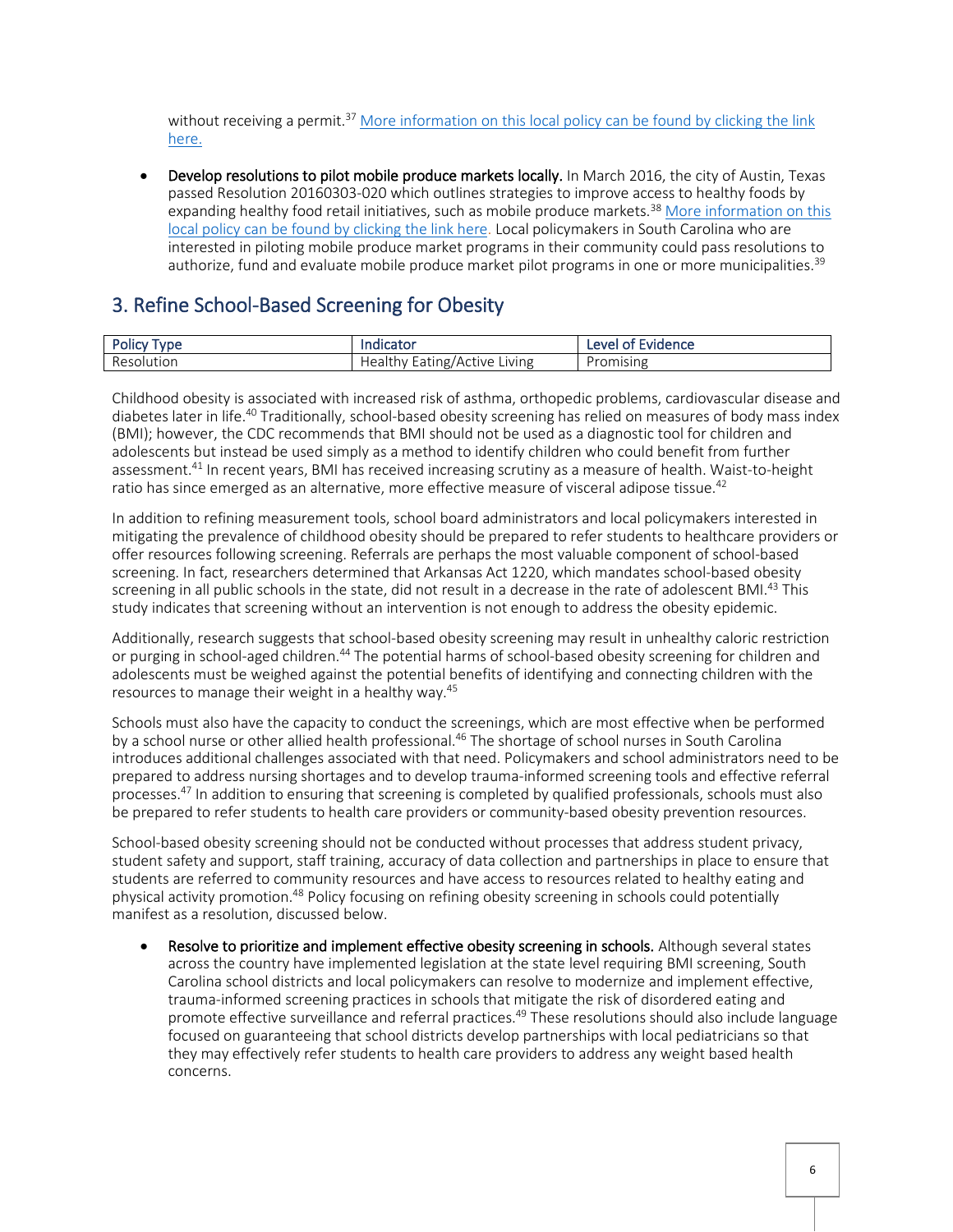### <span id="page-6-0"></span>4. Build on Existing Policies to Encourage and Enable Breastfeeding

| Polic,<br><b>VDE</b>                         | ndicator                                       | :vidence<br>∟eve⊧ |
|----------------------------------------------|------------------------------------------------|-------------------|
| Variable<br>Municipal<br>Resolution<br>Code. | $\overline{\phantom{a}}$<br>. Health<br>Eating | omising           |

The World Health Organization (WHO) describes the myriad of ways that breastfeeding supports maternal and infant health, such as reduced risk of pre-menopausal breast cancer and osteoporosis in mothers and reduced risk of infection among infants.<sup>50,51</sup> They also explain that breastfeeding rates tend to increase when effective policy and regulatory frameworks exist.<sup>52</sup> Across the United States, public breastfeeding is both legal and protected by federal law. In South Carolina, several statutes offer additional protections for public breastfeeding such as:

- S.C. Code Ann. § 1-13-80 (2018): Revises the terms because of sex or on the basis of sex used in the context of equal treatment for women affected by pregnancy, childbirth or related medical conditions, relates to unlawful employment practices of an employer and lactation, provides for certain other unlawful employment practices in regard to failure to provide reasonable accommodations for an applicant for employment or employee.<sup>53</sup>
- S.C. Code Ann. § 41-1-130 (2020): Provides that employers shall provide employees with reasonable unpaid break time daily or shall permit employees to use paid break time or mealtime to express breast milk; provides that employers shall make reasonable efforts to provide certain areas where employees may express breast milk; provides that employers may not discriminate against employees for choosing to express breast milk in the workplace.<sup>54</sup>

Although legal protections exist, mothers may still encounter barriers to breastfeeding. The South Carolina Breastfeeding Coalition (SCBC) writes that, "adequate support for breastfeeding is not evenly distributed throughout the population, and breastfeeding success for those with less support is much harder to attain."<sup>55</sup> Local policymakers can increase breastfeeding equity through implementing assistance programs, creating policies that support breastfeeding, mandating the provision of lactation rooms in public buildings and including those impacted in the decision making process. Locally, policy can be implemented to support breastfeeding through initiatives such as:

- Require lactation rooms in government buildings. Federal buildings and state government buildings in selected states are required to provide accessible areas designed for breastfeeding that are not bathrooms.<sup>56</sup> For example, Puerto Rico requires that all public service and government centers have accessible lactation rooms for breastfeeding mothers.<sup>57</sup> However, South Carolina does not currently have specific policies requiring lactation rooms in any state government buildings. Local policymakers could commit to developing municipal codes that require all government buildings in a community provide lactation rooms for staff and visitors.<sup>58</sup>
- Improve outcomes among breastfeeding students. Under Title IX of the Education Amendments of 1972 included in the Civil Rights Act of 1964, federal regulations require that schools must ensure that a student's educational opportunities are not diminished due to breastfeeding needs.<sup>59</sup> However, few states currently have laws requiring schools to provide lactation rooms to students (Illinois, California, Nebraska and Virginia).<sup>60</sup> [Illinois](https://www.ilga.gov/legislation/ilcs/fulltext.asp?DocName=010500050K27A-5) requires that public schools provide reasonable accommodations for lactating students to pump or breastfeed on campus and [Virginia](https://law.lis.virginia.gov/vacode/title22.1/chapter7/section22.1-79.6/) requires that schools provide a private area that is not a restroom for employees and students to breastfeed.<sup>61</sup> School board officials or other local policy makers can provide lactation rooms and support for breastfeeding students so that they are able to remain engaged in their education without sacrificing the positive health outcomes associated with breastfeeding.

### <span id="page-6-1"></span>5. Codify Complete Streets Policies

| Polic<br>vpe                                             | Indicator     | Evidence<br>evel<br>1 nt |
|----------------------------------------------------------|---------------|--------------------------|
| variable <sup>.</sup><br>Municipal<br>Resolution<br>Code | Active Living | vidence-Based:           |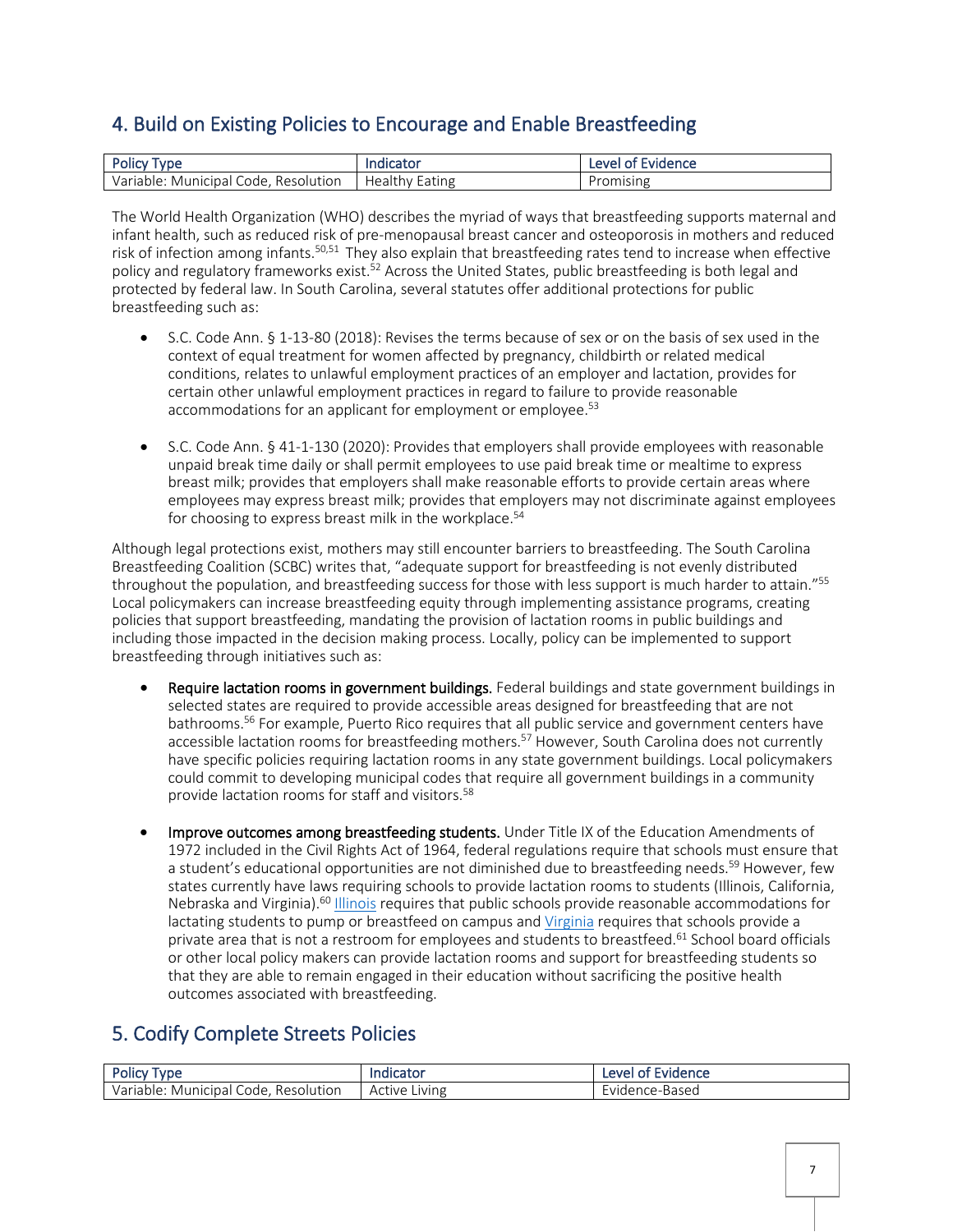Complete Streets is a paradigm for city planning to promote active living through design.<sup>62</sup> The Complete Streets model relies on policy change to "develop roads that are safe and comfortable for pedestrians, bicyclists, transit riders and motorists of all ages and capabilities."<sup>63</sup> State and local policymakers across the country have codified Complete Streets strategies in their communities resulting in over 1,600 Complete Streets policies across the United States.

As of June 2021, cities and counties across South Carolina have enacted a total of fifteen Complete Streets policies.<sup>64</sup> At time of writing, only three of the fifteen localities which have enacted Complete Street policies are in Healthy People Healthy Carolina communities. The majority of ratified Complete Streets policies are resolutions, and they range in depth from enacting design guidelines in subdivisions to resolutions that endeavor to implement the full suite of complete streets policies in a town, city or county.<sup>65</sup> Appendix A illustrates the breadth of policies enacted across South Carolina in more detail, [and more information and](https://smartgrowthamerica.org/program/national-complete-streets-coalition/publications/policy-development/policy-atlas/)  [examples of policies across the country be found at the link here.](https://smartgrowthamerica.org/program/national-complete-streets-coalition/publications/policy-development/policy-atlas/) 

In 2009, the North Carolina Board of Transportation (NC DOT) committed to adopting Complete Streets policies and elements through the *Complete Streets Act* (N.C. S.B. 584 and H.R. 1443.)<sup>66,67</sup> As a result, the NC DOT conducts periodic evaluations on the effectiveness of Complete Streets policies across the state. The most recent evaluation identified several growth opportunities such as strengthening and clarifying policy language, clearly establishing roles and responsibilities for better accountability, improving the process by which Complete Streets elements are integrated into project development, improving communication with internal and external stakeholders and regularly updating the design guidelines.<sup>68</sup>

According to *Smart Growth America*, the most effective Complete Streets policies in the United States can be found in:

- Cleveland Heights, Ohio
- Des Moines, Iowa
- Milwaukee, Wisconsin
- Baltimore, Maryland
- Madison, Connecticut
- Neptune Beach, Florida
- Fairfield, Connecticut
- Huntsville, Alabama
- Amherst, Massachusetts and
- Walpole, Massachusetts.<sup>69</sup>

These communities can serve as examples of effective policy change to create interdependent, multi-modal transportation networks which encourage active living. These and other municipalities can access resources dedicated to designing effective policies including the "Complete Streets: Local Policy Workbook" online [which can be accessed by clicking this link.](https://smartgrowthamerica.org/wp-content/uploads/2016/08/cs-policyworkbook.pdf.)<sup>70</sup> Specific components of the policies and process that stand out among the communities listed above include:

1. Strong Language and Clear Timeframes. Cleveland Heights, Ohio earned the highest score in the *Smart Growth America* rankings due to many distinctive characteristics of their policies such as their dedication to ensuring that policy changes were drafted using strong language and clear timeframes to ensure that the efforts were completed.  $\frac{71}{1}$  In Des Moines, Iowa, advocates insisted on using binding language in the policy drafts, setting clear timeframes and identifying action items to ensure that once policy was passed the implementation process was clear.<sup>72</sup>

2. Diverse Partnerships. In Des Moines, Iowa, Complete Streets advocates used equity as a central pillar in their planning process. Recognizing that the central tenant of equity being that the most vulnerable residents dictate what accessibility looks like, they partnered with disability advocates, the NAACP, the YMCA, AARP and the United Way to ensure that a diverse group of voices were elevated in the planning process.<sup>73</sup>

3. Policymaker Support. Milwaukee, Wisconsin created a Complete Streets Committee consisting of department leads, council chairs, and advocates across their community. Leaders in their efforts discussed the need to ensure that members are familiar with the policy process and that the committee included policymakers to champion their efforts at the municipal level.<sup>74</sup> Similarly, Neptune Beach, Florida attributes their success in implementing complete streets policies to the dedication of the current mayor and former City Councilmember who advocated for policy integration.75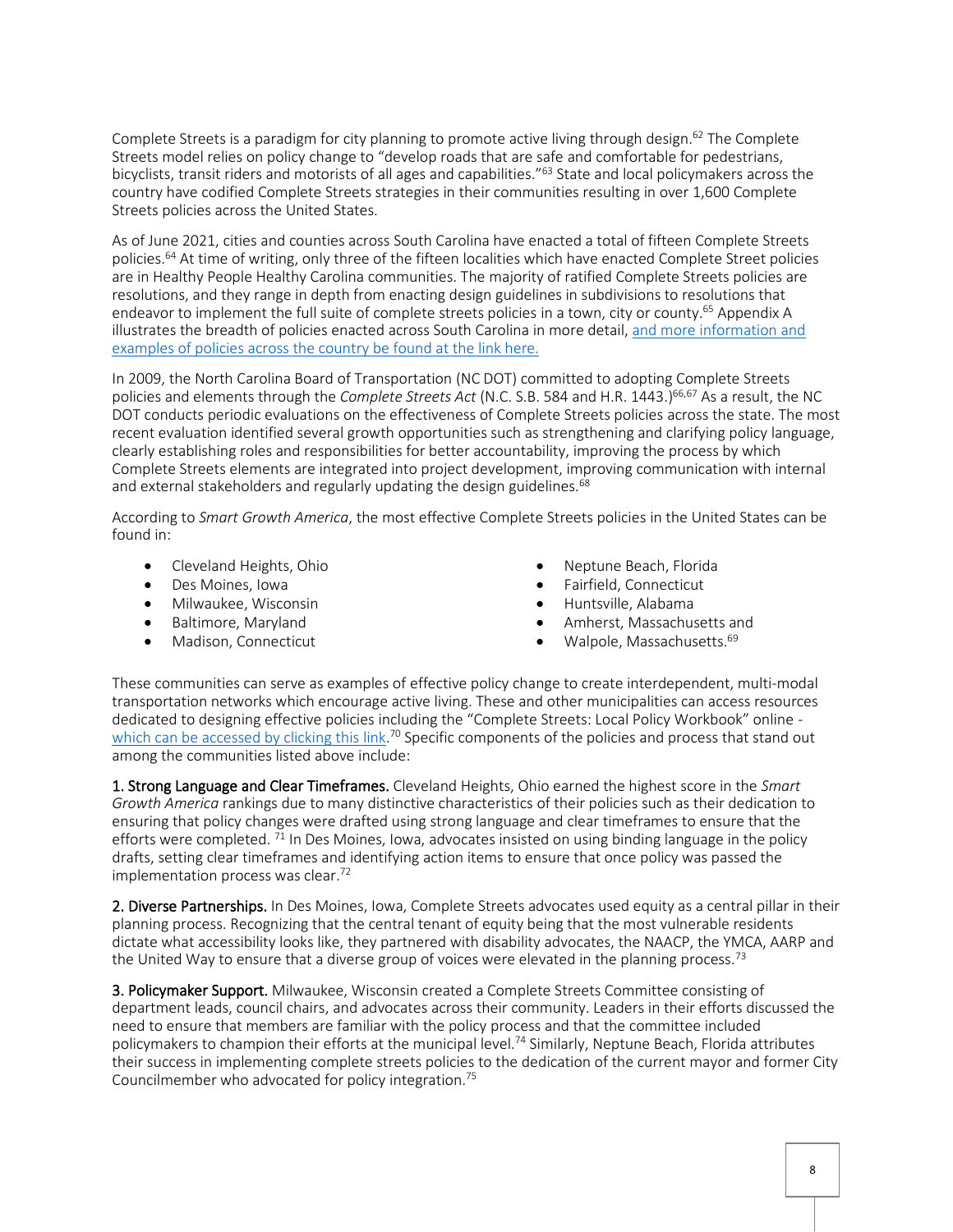Each of the factors listed above influences policy success. Local government can implement singular or the complete suite of Complete Streets policies based on need or capacity. For example, Missoula, Montana passed Res. # 7473 to direct staff to develop implementation strategies to increase the usability of streets in the city.<sup>76</sup> [More information on Missoula Resolution # 7473 can be found by clicking the link here.](http://www.ci.missoula.mt.us/DocumentCenter/View/2154/Resolution-7473?bidId=) This and other opportunities to execute Complete Streets policies are listed below.

- File resolutions to develop and implement Complete Streets policies. Similar to the example from Missoula, Montana, city council members and other local policymakers can file resolutions dedicating staff, time or financial appropriations to develop and implement Complete Streets policies in their communities.<sup>77</sup> Resolutions can include material plans for development or simply an acknowledgement of support. For example, in 2013, Montgomery, Alabama passed Resolution # 257- 2013, which formally recognized municipal support for Complete Streets policies.<sup>78</sup> More information [on Montgomery resolution # 257-2013 can be found by clicking the link here.](https://www.montgomeryal.gov/home/showdocument?id=5089)
- Implement Complete Streets ordinances. Local policymakers can pass city or county ordinances requiring that streets are designed, operated and maintained to accommodate multimodal transportation networks. For example, city council members in Salt Lake City, Utah, passed a Complete Streets ordinance in 2010 to ensure that city planners and engineers accommodate pedestrians, bicyclists and motorists in forthcoming development.<sup>79</sup> More information on the Salt [Lake City Complete Streets ordinance can be found by clicking the link here.](https://www.slc.gov/transportation/wp-content/uploads/sites/11/2019/08/Complete-Streets-Ordinance.pdf) These ordinances can be used to require specific sidewalk widths, the presence of bicycle lanes, covered bus stops and a myriad of other components related to the built environment.
- Amend existing municipal codes. Communities across the country have introduced amendments to existing municipal codes to ensure that all future development meets the Complete Streets standards. For example, local policymakers in DeSoto, Missouri amended the municipal code pertaining to subdivision regulations requiring developers to include, "accommodations for safe and contiguous routes for all users including pedestrians, individuals of all ages and abilities (including individuals with disabilities), bicyclists, transit vehicles and users and motorists." Local policy makers across South Carolina can consider enacting the same standards in their communities through policy.<sup>80</sup>

### <span id="page-8-0"></span>6. Educate Providers about *Exercise is Medicine* Reimbursement Policies

| <b>Policy Type</b>                 |               | Level of Evidence |
|------------------------------------|---------------|-------------------|
| Variable: Resolution, Proclamation | Active Living | Evidence-Based    |

Exercise is Medicine (EIM) is an approach that encourages providers to assess and promote physical activity as a medical intervention in clinical practice.<sup>81</sup> Under this framework, providers offer counseling and exercise "prescriptions" which outline an exercise plan that can safely meet a patient's needs based on their current physical condition.82,83 Although the program has been evaluated to be effective in reducing the risk of chronic disease, clinicians and their teams have described challenges associated with billing and reimbursement after counseling patients on the benefits of increased physical activity.<sup>84</sup>

Exercise counseling is time intensive and has historically been difficult to code, bill and receive appropriate payment for. However, local government can leverage political capital to ensure that providers are aware of reimbursement strategies.<sup>85</sup> Because CPT codes are updated annually, EIM advocates should be aware of existing codes and reimbursement policies to encourage physicians to integrate exercise counseling in the clinical encounter.<sup>86</sup>

Likewise, local policy makers can encourage providers in their communities to adopt the EIM framework through resolutions and proclamations. EIM program leaders have drafted language for mayors and governors to proclaim a certain month out of the year as "Exercise is Medicine" month. This resource is provided in Appendix.<sup>87</sup> An EIM proclamation can be used as a segue for local policymakers to draft language for additional policies to improve the reimbursement and billing process to encourage physicians to incorporate EIM interventions in clinical encounters.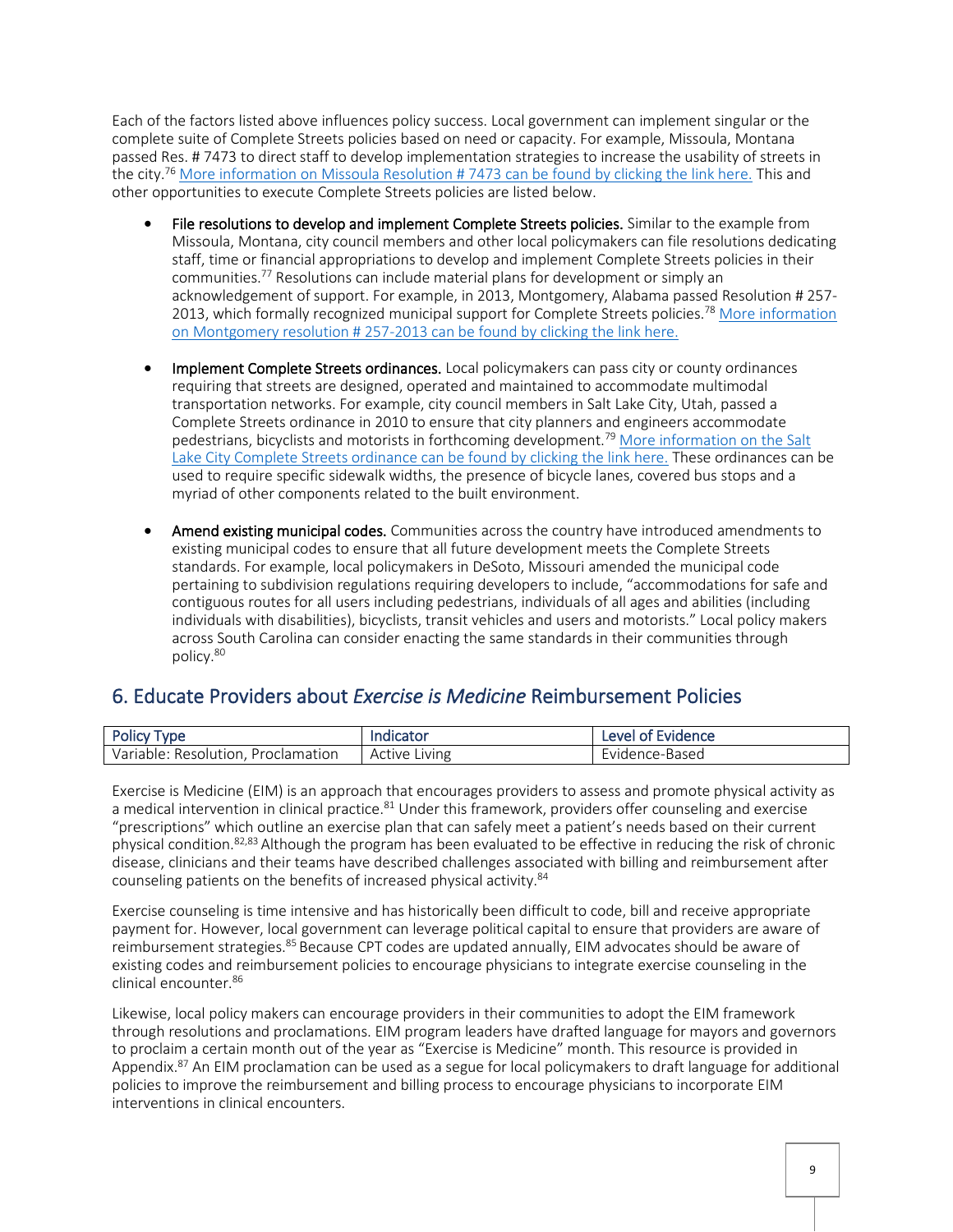Policy makers can help educate physicians and their team on appropriate reimbursement mechanisms and encourage providers to integrate the Exercise is Medicine approach through:

- Resolutions to educate providers on reimbursement for exercise counseling. Physicians and their team may be less hesitant to counsel and prescribe exercise to their patients if they are fully aware of the reimbursement process. Local policymakers may pass a resolution to dedicate staff, time or other resources to encourage physicians to integrate exercise counseling in the clinic.<sup>88</sup>
- Utilize Proclamations to increase awareness of the Exercise is Medicine framework. Although proclamations are typically non-binding, they are useful in their ability to increase awareness in a community. The Exercise is Medicine team has developed a proclamation to declare a specific month as "Exercise is Medicine" month, which could be used to increase awareness and improve understanding of reimbursement among providers. In 2021, Vermont Governor Phil Scott issued a proclamation declaring October 2021 as "Exercise is Medicine on Campus Month" across the state of Vermont. [More information on Vermont's "Exercise is Medicine on Campus" month can be found by](https://governor.vermont.gov/content/exercise-medicine-campus-month-proclamation-21-120)  [clicking the link here.](https://governor.vermont.gov/content/exercise-medicine-campus-month-proclamation-21-120) Local policymakers in South Carolina could very easily duplicate this effort in their town, city or county depending on their needs.<sup>89</sup>

### <span id="page-9-0"></span>7. Embrace Farm to School Policies

| Polic<br><b>VDE</b>                                                  | ----<br>molication              | Evidence<br>AVAI<br>ΩŤ |
|----------------------------------------------------------------------|---------------------------------|------------------------|
| $-$<br>Variable: '<br><b>Fiscai</b><br>Resolution<br><b>u</b><br>. . | Lating<br>Heal.<br>$\mathbf{N}$ | romising<br>וש         |

Farm to school programs connect schools with nearby farms in an effort to incorporate locally grown foods into school breakfasts, lunches and snacks. Comprehensive farm to school programs have several additional components including school gardens, recycling, composting and food waste reduction efforts. Schools can implement farm to school programs independently; however, local policies can also support and encourage farm to school programming.<sup>90</sup> South Carolina Farm to School currently supports a variety of programmatic efforts in the state related to healthy eating, agriculture and food sovereignty.<sup>91</sup> More information on South [Carolina Farm to School can](https://scfarmtoschool.com/) be found by clicking here.

Farm to School programming is an opportunity to increase access to healthy foods, instruct children on agricultural practices and stimulate the local economy through local produce acquisition. According to a 2016 study focused on the economic and health impacts of farm to school programming in South Carolina, expanding programmatic efforts across South Carolina could contribute approximately \$3.5 million annually assuming that locally grown foods and vegetables are served to half the schools in the state one hundred days out of the year.<sup>92</sup> The potential health and economic benefits of farm to school program are extensive contingent on widespread adoption, which policymakers and school board officials could encourage through policy, advocacy and collaboration.<sup>93</sup>

Since 2002, policymakers across the country have passed laws to explore, establish and fund farm to school initiatives. In 2020, Alabama passed H.B. 157 which provides funding for an incentive program offering twentyfive cents per meal that features locally grown products.<sup>94</sup> More information on Alabama H.B. 157 can be [found by clicking the link here.](https://uploads-ssl.webflow.com/5c469df2395cd53c3d913b2d/611055ea25a740645f082f18_State%20Farm%20to%20School%20Policy%20Handbook.pdf) In 2013, South Carolina codified H.B. 4200 into law titled *Creating a Program for Locally Grown Foods in School Meals* (S.C. Code Ann § 46-3-25). This law created a state Department of Agriculture program to encourage schools to serve locally grown, minimally processed farm food. Requirements listed in the law state that,

"The program must (1) promote local farms to food service programs; (2) establish a structure to facilitate communication between school districts, institutions, farmers, and produce distributors; (3) encourage food service personnel to use locally grown, farm fresh products; (4) assist school districts that participate in the program; and (5) coordinate across state agencies."<sup>95</sup>

Examples of organizations across the United States dedicated to expanding the farm to school footprint include [Ecotrust,](https://ecotrust.org/project/farm-to-school/) [the National Farm to School Network,](https://www.farmtoschool.org/) [Seven Generations Ahead](https://sevengenerationsahead.org/farm-to-school/#:~:text=Seven%20Generations%20Ahead%20developed%20Fresh,for%20elementary%20and%20middle%20schools.) and [Vermont Feed.](https://vtfeed.org/)<sup>96</sup> These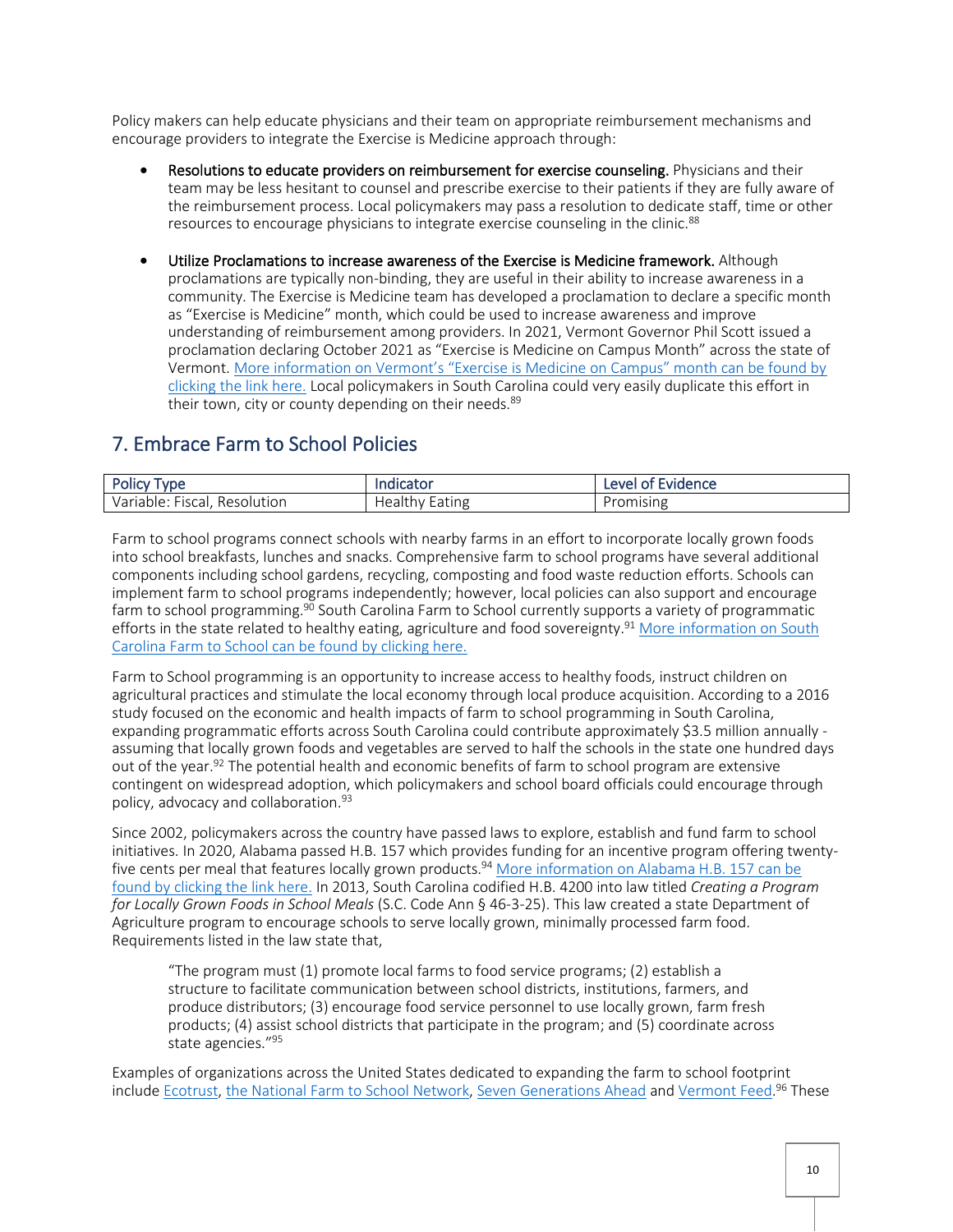organizations have developed a variety of resources to support local organizations in their efforts to develop policies based on the farm to school initiatives including:

- The National Farm to School Network developed an infographic detailing federal funding opportunities for farm to school programs catalyzed by the passage of the American Rescue Plan Act.<sup>97</sup> This resource can be found in Appendix B or [the link here.](https://www.farmtoschool.org/resources-main/emerging-federal-opportunities-for-farm-to-ece)<sup>98</sup>
- The National Farm to School Network created a USDA-endorsed "State Farm to School Policy Handbook" to assist in the implementation of policies to support farm to school initiatives, which can be accessed [by clicking this link.](https://uploads-ssl.webflow.com/5c469df2395cd53c3d913b2d/611055ea25a740645f082f18_State%20Farm%20to%20School%20Policy%20Handbook.pdf)
- The Farm to School Coalition of North Carolina developed a report highlighting opportunities to expand and strengthen farm to school initiatives, which can be accessed by [clicking the link here.](https://www.farmtoschoolcoalitionnc.org/images/uploads/page_files/FarmtoSchool_FINAL.pdf)

Selected strategies outlined by the National Farm to School Network to build support and develop policies geared towards integrating farm to school policies in schools include:

- Secure permanent funding through local appropriations. An appropriation is an authorization granted by policymakers to make expenditures for a specific purpose. Most funding for farm to school initiatives usually begin with annual appropriations from the municipal or state government. The National Farm to School Network explains that appropriations may include funding local food procurement, establishing farm to school coordinator positions, funding pilot programs or expanding existing programs.<sup>99</sup>
- Utilize proclamations to further Farm to School objectives. According to the National Farm to School Network, "Farm to school proclamations recognize the significance of farm to school in advancing its many benefits. Proclamations generally do not establish any new infrastructure or involve any allocation of resources, which helps them gain broad support and pass relatively easily."<sup>100</sup> Although proclamations are traditionally non-binding, this type of formal acknowledgment is an asset to inform communities about the existence of a program. For example, county commissioners in Broward County, Florida declared October as National Farm to School Month in Broward County, Florida.<sup>101</sup>
- Create databases connecting famers with participating schools. A central database can be used to connect local farmers with school districts to advance procurement initiatives. Fourteen bills to develop farm to school databases or directories were introduced between 2015 and 2020, indicating that widespread recognition of their utility. [More information on these bills can](https://assets.website-files.com/5c469df2395cd53c3d913b2d/611055ea25a740645f082f18_State%20Farm%20to%20School%20Policy%20Handbook.pdf) be found here. Policymakers can allocate funding for the development of a local database of farmers available to participate in programmatic efforts.<sup>102</sup> Drafted policy focused on developing state-wide or municipal databases connecting farmers to schools should include content focused on the importance of supporting local and minority owned farms and the potential positive economic impact farm to school programs can have on a community.

### <span id="page-10-0"></span>8. Expand Resident Food Policy Councils

| <b>Polic</b><br>yne                                     | ndicator              | :vidence<br><b>AVA</b><br>-<br>m<br>-- |
|---------------------------------------------------------|-----------------------|----------------------------------------|
| $ -$<br>Variah<br>Fiscal<br>Ordinance.<br>riable<br>v d | ıne<br>Healu<br>Latil | omising                                |

Food policy councils are organized forums created to identify solutions to challenges that negatively impact access to healthy foods in a community. The first local food policy council was established in Knoxville, Tennessee in 1982, and the first state-wide food policy council was established in Connecticut in 1998. Since then, the country has seen a significant increase in the number of councils and breadth of their advocacy.<sup>103</sup> The South Carolina Food Policy Council was initially established in 2006, and currently possesses a total of 144 members representing twenty-two sectors across the state.<sup>104</sup>

Data demonstrates that the presence of active food policy councils is positively associated with the number of local policies that support access to healthy foods in a community. This information suggests that municipalities with active food policy councils are more likely to enact policy designed to enhance the community food environment.105 Food policy councils are also valuable assets to ensure equitable policy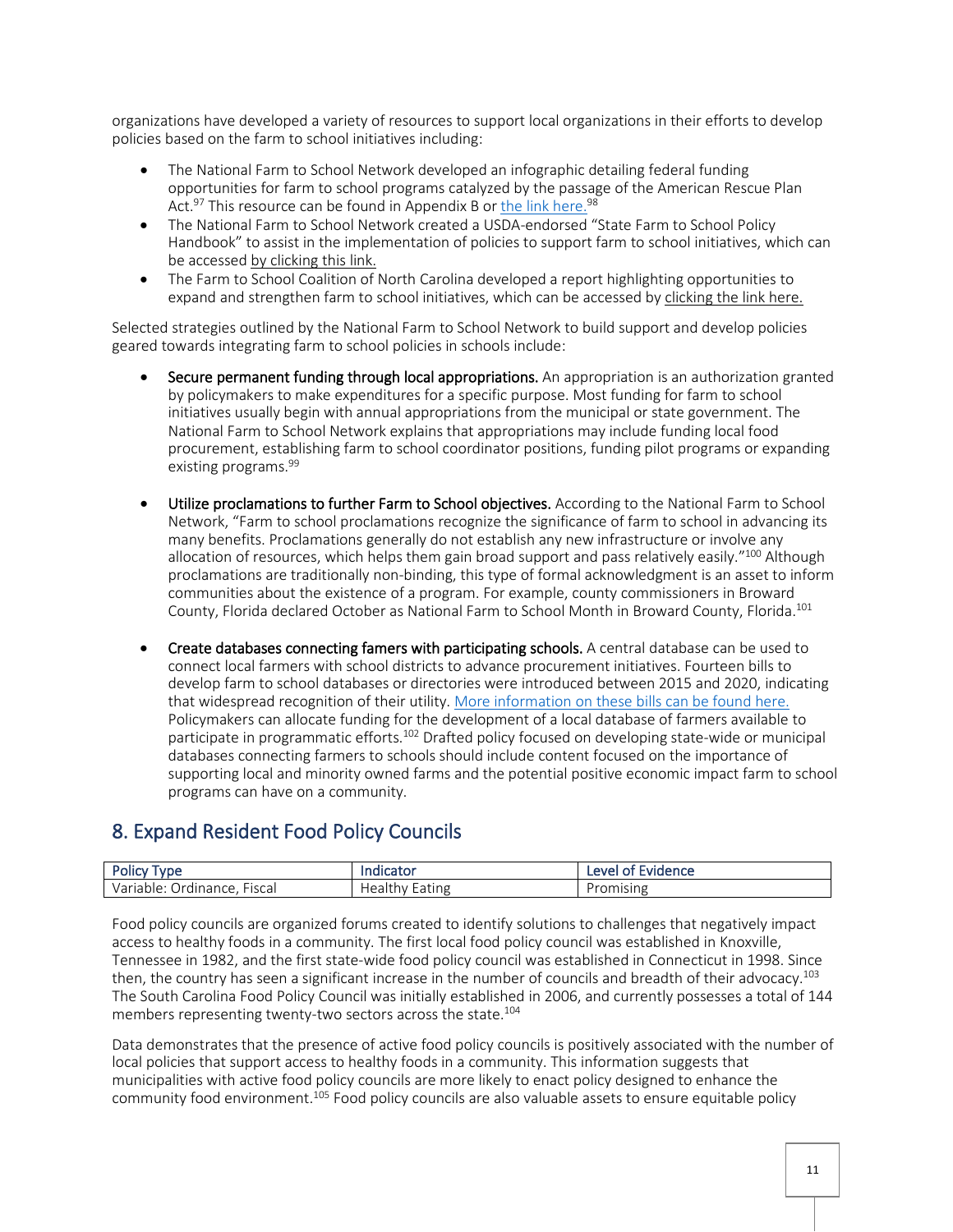development. By elevating the voices of community members, food policy councils can establish a forum for people with diverse experiences to weigh in on issues of food access. Since many of the issues of food access intersect with issues such as financial and housing insecurity, community voices are necessary to ensure that interventions and policies are tailored to the needs of the most vulnerable.<sup>106</sup>

Effective partnerships between the councils and local governments are also necessary to meet these goals.<sup>107</sup> Policymakers interested in contributing to food security initiatives can support the development and sustainability of food policy councils through funding, prioritization and political capital.<sup>108</sup> For example, Franklin County, Ohio passed Resolution No. 0809-13 in 2013 titled, "Resolution Solidifying Franklin County's Commitment to a Strong and Resilient Local Food System."<sup>109</sup> Among other things, this resolution formally acknowledged the Franklin County Local Food Policy Council and resolved that the Board of Commissioners, who are a group of elected officials at the county level, would participate in and support their efforts.<sup>110</sup> More [information on this policy can](https://crms.franklincountyohio.gov/RMSWeb/pdfs/Resolutions/r_000006534/resolution-published.pdf) be found here.

Government affiliated food policy councils are often formed through similar policies.<sup>111</sup> However, despite widespread approval, most food policy councils operate on budgets of less than \$10,000 annually. Policymakers can help sustain existing food policy councils through appropriations dedicated to creating or sustaining food policy councils.<sup>112</sup> Examples and suggestions for collaborating with policymakers to create or expand existing food policy councils include:

- Create resolutions focused on embedding food policy councils in rural areas. Rural areas benefit from an abundance of natural resources and community investment. Despite this fact, food policy councils are more likely to be based in metropolitan areas. Research suggests that these differences may reflect the differences in financial resources, personnel or political capital.<sup>113</sup> Embedding food policy councils in rural areas that are available to collaborate with metropolitan councils has the potential to increase food equity and provide an opportunity for local food sharing and other innovative solutions to food access.
- Secure funding for expansion and incorporation. Food policy councils can be established through ordinances, budget appropriations and resolutions. Current members can work with local policymakers to identify the goals and objectives of the organization to ensure that they align with the political climate and then advocate for the appropriate legislative support.<sup>114</sup> For example, in 2014 the mayor of the District of Columbia enacted D.C. Law 20-191, which established a food policy council to identify regulatory burdens on the local food economy and achieve food goals identified in the Sustainable DC plan.<sup>115</sup> [More information on D.C. B 821](https://code.dccouncil.us/us/dc/council/laws/20-191) can be found here.

### <span id="page-11-0"></span>9. Incentivize Development that Encourages Active Living

| <b>START A</b><br>UIIC<br>v | aldicator.        | Leve<br><b>vidence</b><br>. <b>. .</b> . |
|-----------------------------|-------------------|------------------------------------------|
| $-1$                        | IVIN <sub>e</sub> |                                          |
| -iscai                      | Active            | <b>OHISHI</b>                            |

The design and development of the built environment influences active living behaviors. For example, living in mixed-use commercial and residential developments with elevated walkability scores decreases the risk of cardiovascular disease later in life.<sup>116,117</sup> To encourage development that inspires active living, local governments can offer incentivizes to builders with plans to incorporate green space or other components that promote activity. These incentives can be developed through appropriations, resolutions or tax credits for developers.

Specific examples of incentives for developers include:

• Financial: Incentives in the form of reduced development fees, tax credits/exemptions, or subsidies that could be offered in exchange for a developer providing features such as open space or recreation areas. For example, the city of Houston, Texas offers incentives including property tax abatements for "green" development that includes urban forests and constructed wetlands.<sup>118</sup>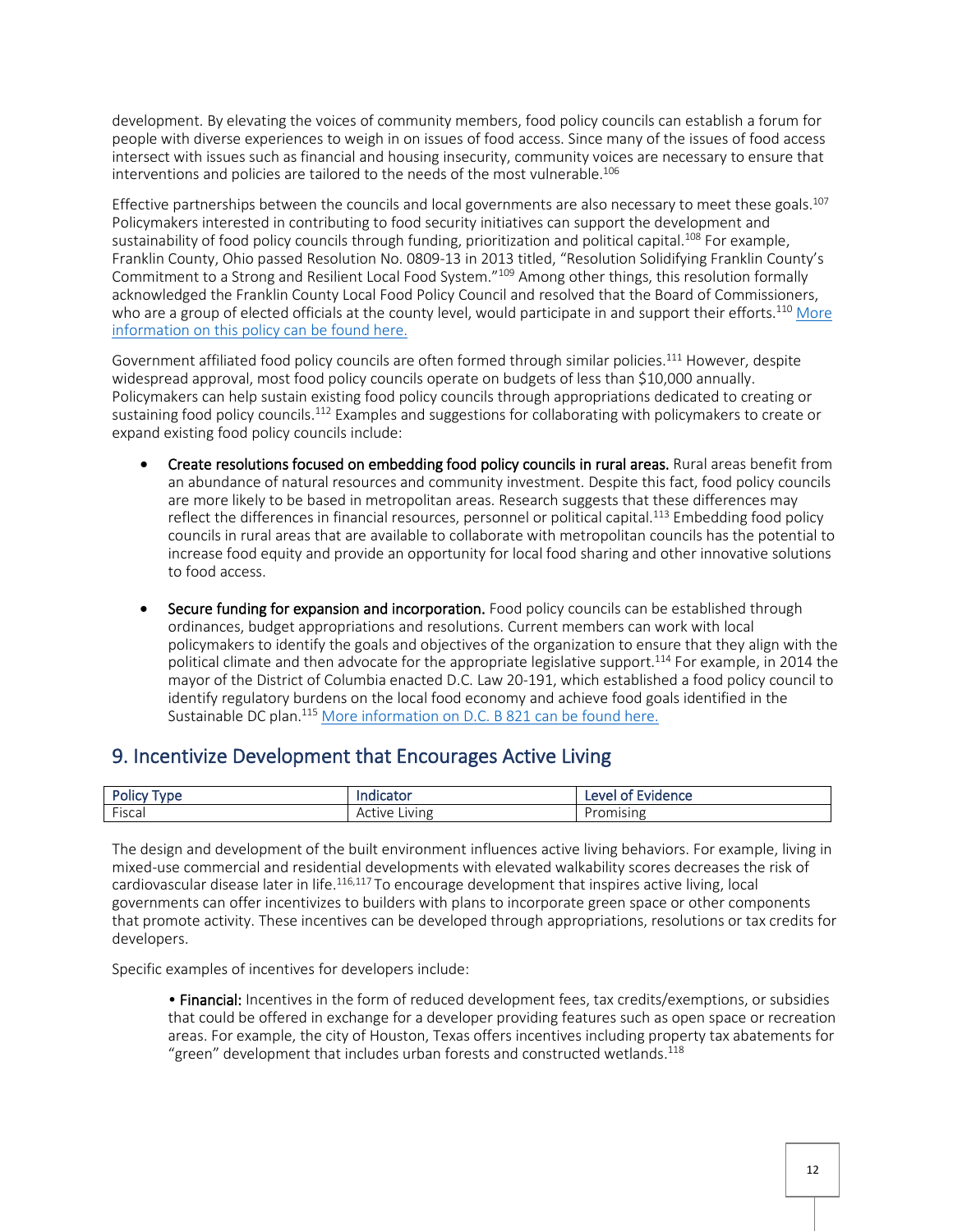• In-kind: When a payment is made in the form of goods or services rather than cash. For example, a government could provide playground equipment to developers who provide a certain amount of open space in the development.

• Permitting: Incentives that streamline the review process for a project if the development includes a desirable amenity. For example, the zoning department can expedite the review process for developments that include optional public amenities, such as parks or pedestrian circulation systems.

• Density or Development Bonuses: Incentives that grant the allowance of additional density or units in a development in exchange for amenities that promote physical activity. For example, regulations could include provisions that allow for an increase in number of dwelling units in developments in exchange for increased open space.<sup>119</sup>

In addition to providing incentives for developers, communities can pool resources to develop land banks to be used to establish mixed-use residential and commercial development. Land banks acquire, hold, manage and develop abandoned properties, vacant lots or foreclosures and convert them affordable housing developments, community-focused commercial buildings, community gardens or green spaces.<sup>120</sup>

Local governments can incentivize the creation of land banks by allowing low or no cost purchases of tax foreclosures, clearing titles, forgiving back taxes, holding land tax free or negotiating property transfers that address community needs. Land banks are generally governmental entities created and managed at the local or regional level. Land banks vary in size, managing as few as 10 to over 2,000 parcels a year.<sup>121</sup> The Greenville Housing Fund in Greenville, South Carolina, currently manages a land bank in an effort to preserve affordable housing options in neighborhoods impacted by gentrification. [More information on the Greenville Housing](https://greenvillehousingfund.com/)  [Fund Land Bank can be found here.](https://greenvillehousingfund.com/) 

The history of land banking is rooted in equitable distribution of property and collective prosperity. Since lank banks are often governed and operated by the locality or a non-profit dedicated to housing security, land banks are generally used to meet the needs of the community. For example, the Philadelphia Housing Development Corporation (PHDC) operated landbank in Philadelphia, Pennsylvania directly addresses the impact of gentrification and housing vacancies in the city in their mission statement. Their 2017 strategic plan emphasizes, "returning vacant and underutilized publicly-owned property to productive use, supporting both affordable and mixed-income housing." That same year, the land bank set a goal of dedicating 63% of the buildings it acquires to housing and mixed-use development, with 75% of those developments being affordable or income-restricted housing.<sup>122</sup>

### <span id="page-12-0"></span>10. Implement Joint Use Agreements

| Polic,<br><b>vne</b>                                          | maile<br>.cator | eve<br>Evidence<br>ി |
|---------------------------------------------------------------|-----------------|----------------------|
| $ -$<br>Fiscal<br>var <sub>'</sub><br>Ordinance.'<br>uabler . | Iving<br>Active | 'romising            |

In recent years, joint or shared use agreements have emerged as a strategy to prevent childhood obesity by providing community access to school and other institutional grounds.<sup>123,124</sup> The Local Board of Education is often required to approve the concept prior to initiation, and as a result are key partners to include in discussions surrounding funding, maintenance, liability and community needs.<sup>125</sup>

In 2014, the South Carolina School Boards Association recommended that all school districts implement joint use agreements based on the open community use model policy provided in [this report, titled](https://scdhec.gov/sites/default/files/Library/CR-011555.pdf) "Breaking [Physical Activity Barriers through Open Community](https://scdhec.gov/sites/default/files/Library/CR-011555.pdf) Use" which can be accessed by clicking this link. The open community use model policy establishes a framework for a joint use agreement in a school district that allows free community access to school recreational areas; however, language can be tailored to suit the individual school district.<sup>126</sup> The flexibility can be an encouraging factor for property owners, but may create barriers to community use if the operating entity intends to charge fees or utilize prohibitive schedules.

In these instances, joint use policies may play a greater role in raising awareness than in changing physical activity behaviors when school policies limit use of facilities to students and staff and do not give priority to community residents. For example, they often do not allow evening, weekend, or holiday access and are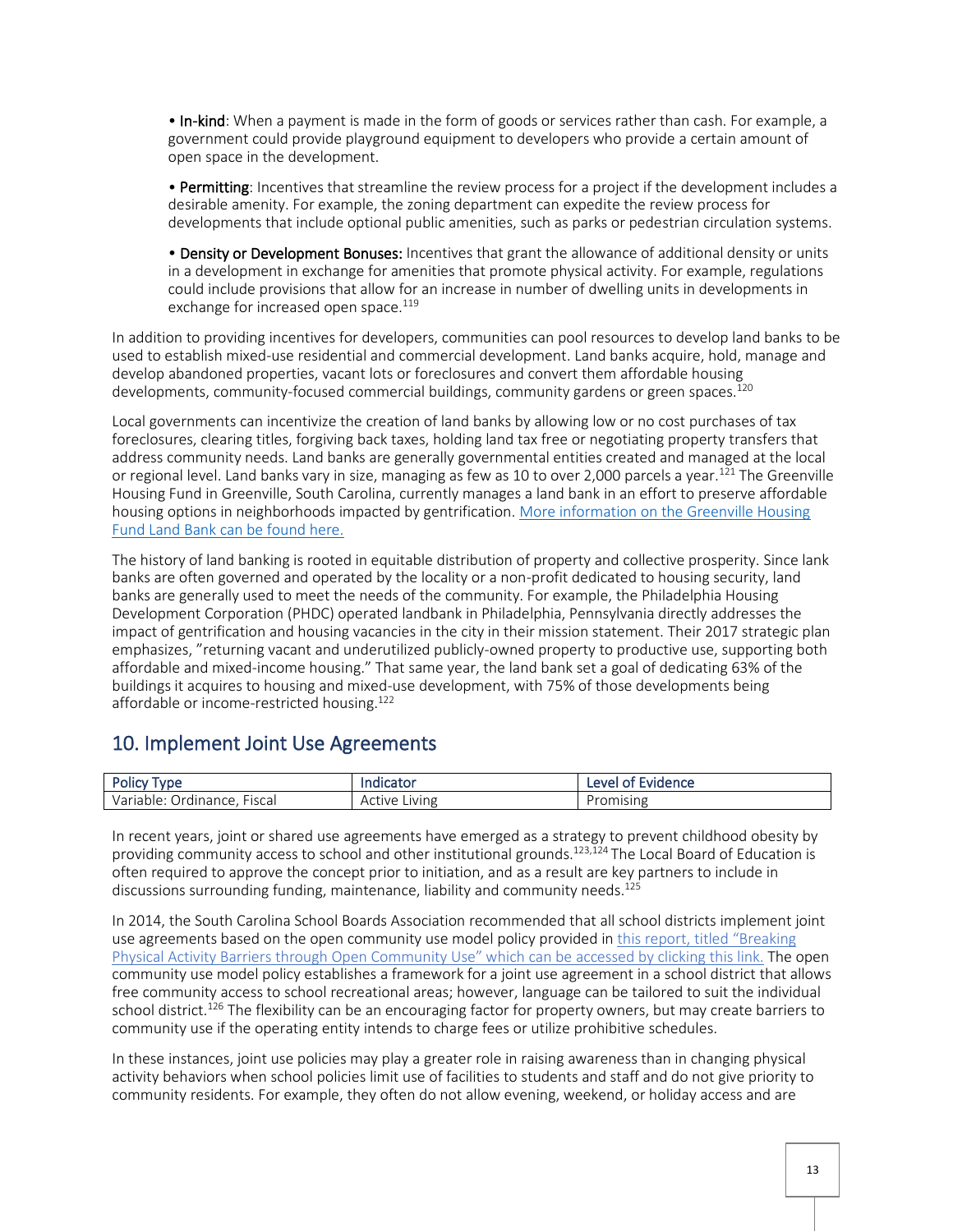lacking in low-income communities.<sup>127</sup> Policy makers interested in implementing or expanding joint use agreements in their community should be prepared to address issues of equitable access.

For example, the Charleston County School District (CCSD) manages joint use of district-operated fields, gyms and other facilities. These agreements are predicated on completion of an application, payment and acquisition of liability insurance.<sup>128</sup> The fee-for-play structure can function as a barrier in already vulnerable communities, further increasing the risk of health disparities between affluent and working-class communities.

In contrast, Barnwell School District 19 integrated language codifying open community use in their joint use agreements. Wholespire Barnwell County (formally Eat Smart, Move More) worked with the South Carolina School Boards Association and Barnwell County School District 19 to develop, author and pass written policy that ensures that the three schools in Barnwell County School District 19 provide free access to their outdoor recreational facilities before and after school and on weekends and holidays.<sup>129</sup>

Another challenge establishing joint use agreements is the question of liability; to address this concern, and to encourage additional organizations to enter into joint use agreements, the Louisiana legislature passed LA H.B. 358 which transferred liability explicitly to the user during the agreed times.<sup>130</sup> Similarly, South Carolina offers legal protections for the property owners of shared use recreational spaces through the South Carolina Recreational Use Statute (1962) and the South Carolina Tort Claims Act (1986).<sup>131</sup> More information on the S.C. [Recreational Use Statute can](https://citeseerx.ist.psu.edu/viewdoc/download?doi=10.1.1.353.3463&rep=rep1&type=pdf#:~:text=The%20South%20Carolina%20Legislature%20enacted,the%20public%20on%20their%20property.) be found here and [more information on the S.C. Tort Claims Act can](https://www.scstatehouse.gov/code/t15c078.php) be found [here.](https://www.scstatehouse.gov/code/t15c078.php)

- Mandate free access to joint use spaces. To ensure equitable access to the grounds, encourage policymakers to develop language barring local school districts from charging fees for use of areas included in the shared use agreement. Indiana and Nevada currently have laws banning local school districts from charging users to access their playgrounds.<sup>132</sup> However, South Carolina currently has no such language codified in law.
- Resolve to identify barriers. Identifying the areas in most need of access to recreational space is a valuable first step in planning advocacy goals. City council members, mayors and school boards can promote the development of a resolution which requires school boards to conduct gap assessments of areas in need of more access to recreational space or they may appropriate funds to a nongovernmental agency to conduct the study.<sup>133</sup> The CDC recommends using evaluability assessments to assess implementation, outcomes and staff capacity. Evaluability assessments are early evaluations that inform the timing and scope of a full evaluation. Fairfax County, Virginia conducted an evaluability assessment of their county-wide joint use initiatives in 2013 which discovered that the program served 270,963 athletic participants over the course of a year.<sup>134</sup> More information on the Fairfax [County, Virginia evaluability assessment can](https://childhoodobesity2015.com/docs/uploads/jua-virginia.pdf) be found here.
- Allocate local funding to maintain joint use spaces. The cost of maintaining joint-use spaces can fall on the school district or property owner which can dissuade the responsible entity from entering into a joint use agreement. However, incorporating funding from local government through appropriations or taxes may encourage additional organizations to participate.<sup>135</sup> Dedicated, renewable revenue sources such as allocated tax to maintain facilities is the most reliable funding source.
- Address liability concerns through policy initiatives. Policy language can be used to clarify liability concerns. Many recreational facilities limit use due to concerns over the risk of liability in the event of an injury. However, South Carolina provides statutory liability protection for joint and community use of school facilities. To further address this issue, municipal policymakers, local school boards or organizations can integrate language in agreements which clearly transfers liability to the user.<sup>136</sup>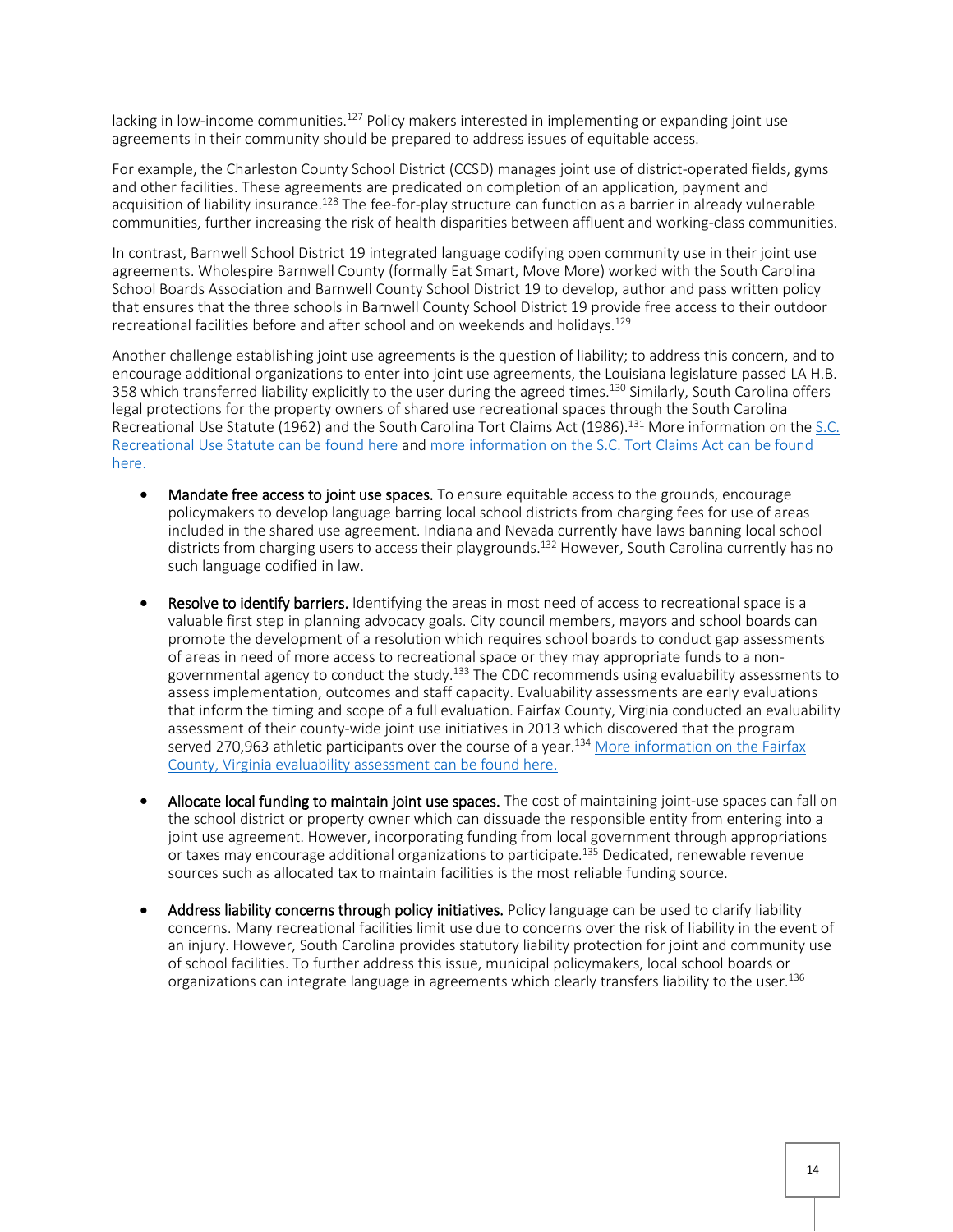## Appendix.

#### <span id="page-14-1"></span><span id="page-14-0"></span>Appendix A: Existing Complete Streets Policies in South Carolina<sup>137</sup>

| <b>AGENCY</b>          | <b>POLICY</b>                                               | <b>TYPE</b>       | <b>LEVEL</b> | <b>YEAR</b> | <b>UPDATE</b>            | POP.    |
|------------------------|-------------------------------------------------------------|-------------------|--------------|-------------|--------------------------|---------|
|                        |                                                             |                   |              |             | <b>YEAR</b>              |         |
| Anderson, SC           | <b>Complete Streets Resolution</b>                          | <b>Resolution</b> | City         | 2009        |                          | 26,686  |
| Camden, SC             | <b>Resolution</b>                                           | <b>Resolution</b> | City         | 2011        |                          | 6,838   |
| Charleston, SC         | RS2008-12                                                   | <b>Resolution</b> | City         | 2008        | $\overline{\phantom{a}}$ | 120,083 |
| Columbia, SC           | Resolution No. R1020-054                                    | <b>Resolution</b> | City         | 2010        | $\sim$                   | 129,272 |
| Conway, SC             | United Development Ordinance, Article 7                     | Legislation       | City         | 2011        | 2017                     | 17,103  |
| Greenville, SC         | Resolution 2008-49                                          | <b>Resolution</b> | City         | 2008        | $\sim$                   | 58,409  |
| Greenwood, SC          | <b>Resolution</b>                                           | <b>Resolution</b> | City         | 2012        | Ξ.                       | 23,222  |
| Myrtle Beach, SC       | R2015-35                                                    | <b>Resolution</b> | City         | 2015        |                          | 27,109  |
| Ninety Six, SC         | Resolution                                                  | <b>Resolution</b> | City         | 2012        | ٠                        | 1,998   |
| N. Myrtle Beach, SC    | Ordinance No. X                                             | Legislation       | City         | 2009        | ٠                        | 13,752  |
| Richland County, SC    | Resolution to Endorse and Support a Complete Streets Policy | <b>Resolution</b> | County       | 2009        |                          | 384,504 |
| Richland County, SC    | <b>Complete Streets Program Goals and Objectives</b>        | Legislation       | County       | 2010        | $\sim$                   | 384,504 |
| Richland County, SC    | Ordinance No. 017-11HR                                      | Legislation       | County       | 2011        | 2021                     | 384,504 |
| Spartanburg County, SC | Resolution No. 07-30                                        | Resolution        | County       | 2007        |                          | 284,307 |
| Spartanburg, SC        | <b>Complete Streets Resolution</b>                          | <b>Resolution</b> | City         | 2006        | -                        | 37,013  |

Source: Smart Growth America, 2021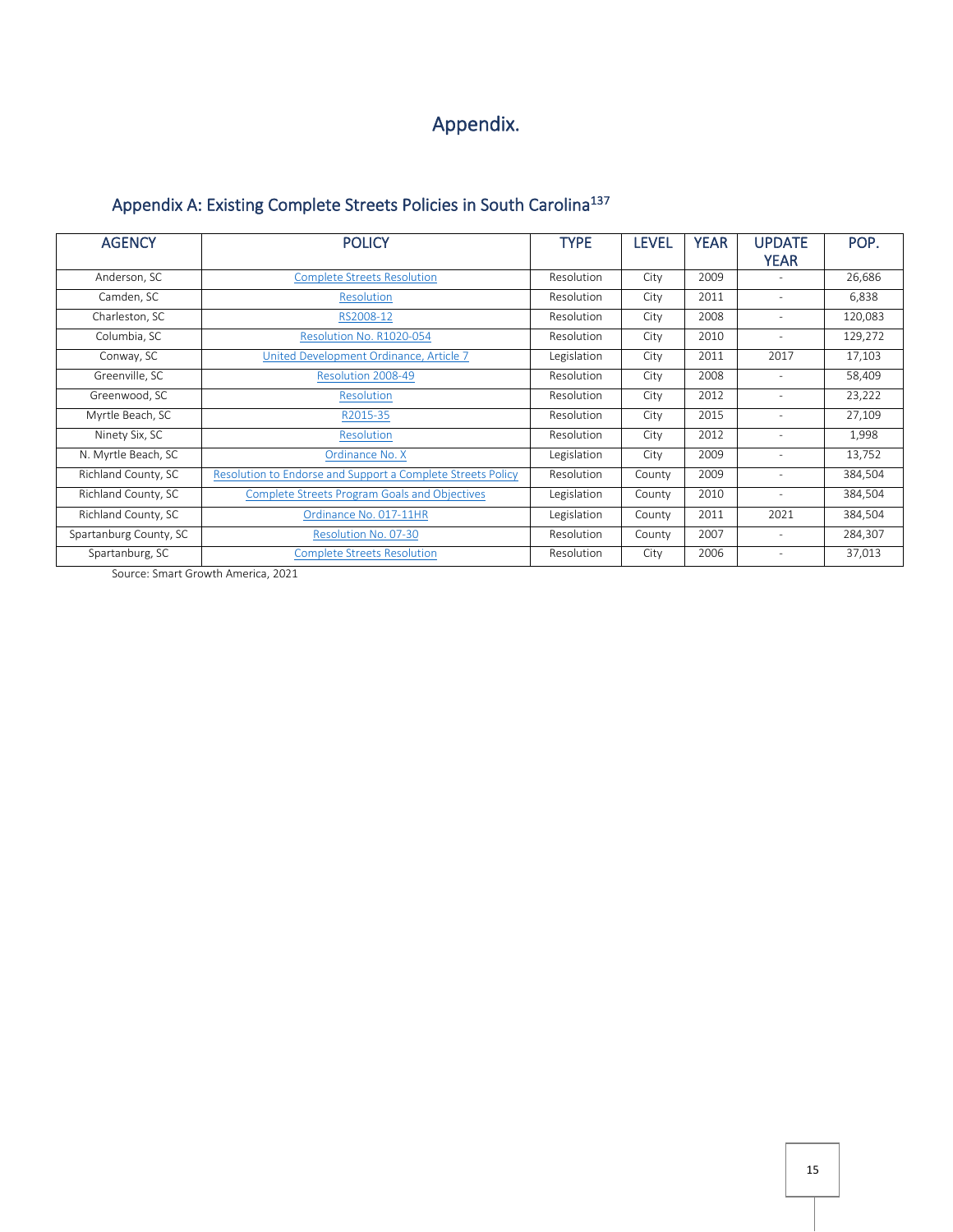#### <span id="page-15-0"></span>Appendix B: Emerging Federal Funding Opportunities for Farm to School Programs<sup>138</sup>



- Learn more about CACFP and advocate to your state agency to include farm to ECE in their planned activities.
- · Area eligibility for family child care homes has been temporarily waived, which expands CACFP access in rural areas. Work with ECE and CACFP partners to encourage child care providers to participate in CACFP.

#### U.S. Department of Agriculture: Enhanced WIC Produce Benefits - \$490 Million

Uses: Produce benefits are increasing from \$9/month for children and \$11/month for women to \$35/month each for up to four months. Benefits can be used to purchase produce at any WIC-approved vendor, including farmers markets and roadside stands.

#### **Strategies for Action:**

- Learn more about the provision and how much your state can benefit with this guide.
- Advocate to your state WIC agency and other stakeholders to create an outreach plan.
- Work with farmers markets and roadside stands to become WIC-approved vendors, accepting cash value benefits.

Source: National Farm to School Network, 2022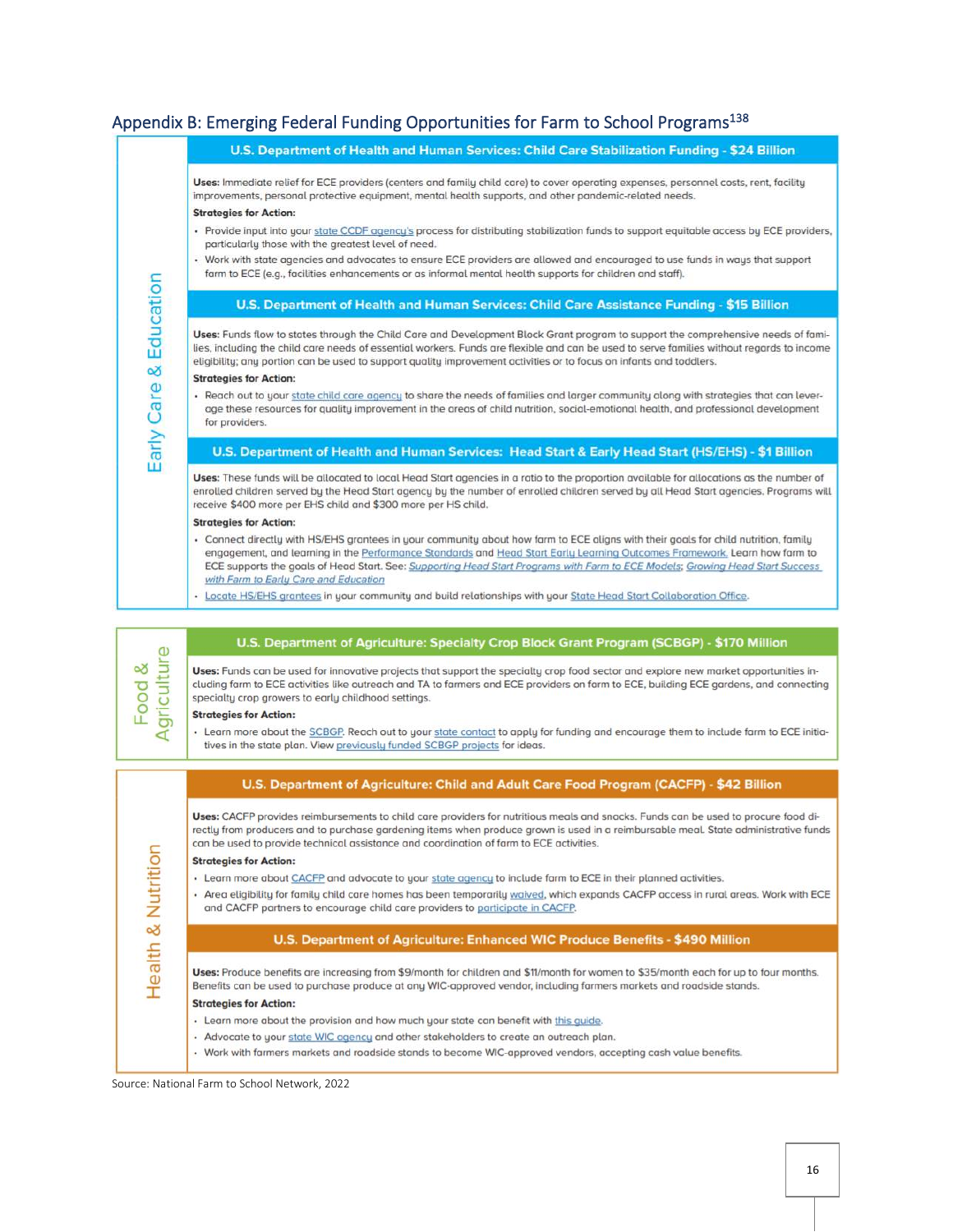#### <span id="page-16-0"></span>Appendix C: Exercise is Medicine Draft Mayoral Proclamation<sup>139</sup>

#### **Draft Mayor's/Governor's Proclamation**

WHEREAS, May 2020 is Exercise is Medicine® Month; and

WHEREAS, all citizens are encouraged to speak with their physicians about how physical activity and exercise may help treat or prevent numerous chronic conditions, such as hypertension, cardiac disease and diabetes; and

WHEREAS, all health care providers are encouraged to talk to their patients about the health benefits of exercise and to strongly recommend that their patients engage in appropriate exercise; and

WHEREAS, regular, moderate-intensity exercise has curative and protective health benefits; and

WHEREAS, the health benefits of physical activity and exercise can do so much to improve the quality of life for everyone; and

WHEREAS, a healthier populace means cost savings, greater participation in the workforce and other benefits to society at large; and

WHEREAS, regular physical activity and exercise is indeed a powerful prescription, with great potential to improve the health of all Americans; and

WHEREAS, the American College of Sports Medicine calls on health care organizations, physicians and other professionals, regardless of specialty, to assess, to advocate for and to review every patient's physical activity program during every comprehensive visit;

### NOW, THEREFORE, I, **We are all that**

Mayor/Governor of the city/state of  $\blacksquare$ month of May 2020 as

#### EXERCISE IS MEDICINE MONTH

in (CITY/STATE) and encourage all citizens to participate in activities and observances relating to Exercise is Medicine Month in the interests of better health and quality of life for all.

\_\_\_\_\_\_\_\_\_\_\_\_\_\_\_\_\_\_\_\_\_\_\_\_\_\_\_\_\_\_\_\_\_\_\_\_\_\_\_\_\_\_\_\_\_\_\_\_\_\_\_\_\_\_\_, Mayor/Governor DATED THIS \_\_\_\_\_\_\_\_\_\_ DAY OF \_\_\_\_\_\_\_\_\_ 2020



Source: Exercise is Medicine, 2020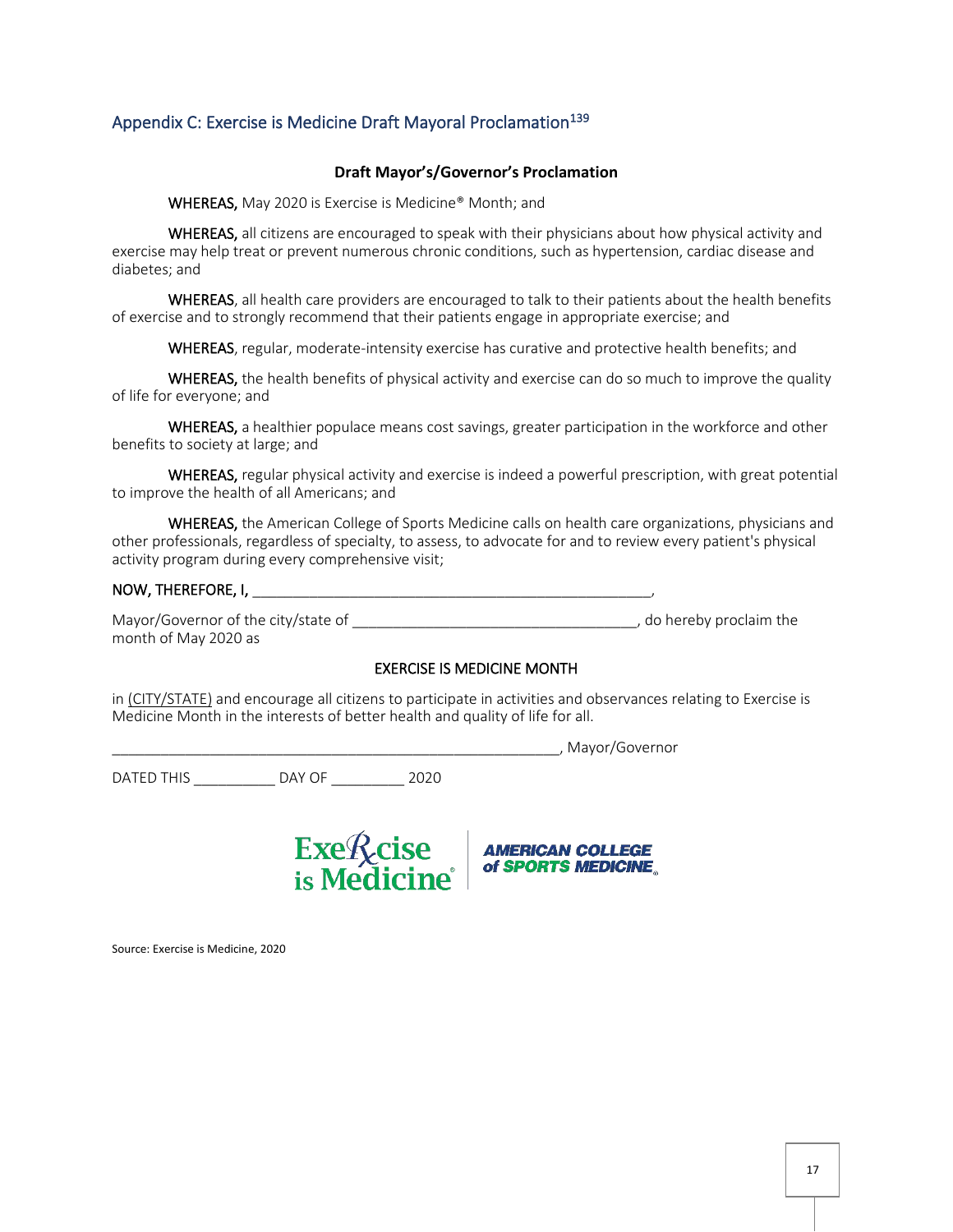#### <span id="page-17-0"></span>References

<sup>1</sup> Homeless Hub. (2021). Best, Promising and Emerging Practices. Retrieved January 11, 2022, from https://www.homelesshub.ca/solutions/best-promising-andemerging-practices.

<sup>2</sup> Healthy Eating Research. (2021). *Promoting Equitable Expansion of the SNAP Online Purchasing Pilot. Robert Wood Johnson Foundation.* 

https://healthyeatingresearch.org/wp-content/uploads/2021/07/HER-Online-Purchasing-Brief-FINAL.pdf.

<sup>3</sup> USDA Food and Nutrition Service. (2021). Supplemental Nutrition Assistance Program [Data file]. Retrieved fro[m https://www.fns.usda.gov/pd/supplemental](https://www.fns.usda.gov/pd/supplemental-nutrition-assistance-program-snap)[nutrition-assistance-program-snap.](https://www.fns.usda.gov/pd/supplemental-nutrition-assistance-program-snap) 

<sup>4</sup> USDA Food and Nutrition Service. (2021). Supplemental Nutrition Assistance Program [Data file]. Retrieved fro[m https://www.fns.usda.gov/pd/supplemental](https://www.fns.usda.gov/pd/supplemental-nutrition-assistance-program-snap)[nutrition-assistance-program-snap.](https://www.fns.usda.gov/pd/supplemental-nutrition-assistance-program-snap)

5 USDA Food and Nutrition Service. (2016). *Electronic Benefits Transfer Online Purchasing Pilot Request for Volunteers. https://fns-*

*prod.azureedge.net/sites/default/files/snap/onlinepurchasing-rfv.pdf.*

6 Shakespeare, T., Ndagire, F., Seketi, Q. (2021). Triple Jeopardy: Disabled People and the COVID-19 Pandemic*. The Lancet,* 397(10282), 1331-33.

[https://doi.org/10.1016/S0140-6736\(21\)00625-5.](https://doi.org/10.1016/S0140-6736(21)00625-5) 

7 Cronquist, K., (2021). *Characteristics of Supplemental Nutrition Assistance Program Households: Fiscal Year 2019.* USDA, Food and Nutrition Service, Office of Policy Support[. https://fns-prod.azureedge.net/sites/default/files/resource-files/Characteristics2019.pdf.](https://fns-prod.azureedge.net/sites/default/files/resource-files/Characteristics2019.pdf) 

<sup>8</sup> Healthy Eating Research. (2021). *Promoting Equitable Expansion of the SNAP Online Purchasing Pilot.* Robert Wood Johnson Foundation.

https://healthyeatingresearch.org/wp-content/uploads/2021/07/HER-Online-Purchasing-Brief-FINAL.pdf.

<sup>9</sup> USDA Food and Nutrition Service. (2022). *Supplemental Nutrition Assistance Program (SNAP) Stores Accepting SNAP Online. https://www.fns.usda.gov/snap/online*purchasing-pilot.

<sup>10</sup> Healthy Eating Research. (2021). *Promoting Equitable Expansion of the SNAP Online Purchasing Pilot.* Robert Wood Johnson Foundation.

https://healthyeatingresearch.org/wp-content/uploads/2021/07/HER-Online-Purchasing-Brief-FINAL.pdf.

<sup>11</sup> Hahn, H., Hawkins, R., Carter, A., Stern, A. (2020) *Access for All: Innovation for Equitable SNAP Delivery*. The Urban Institute.

https://www.urban.org/sites/default/files/publication/102399/access-for-all-innovation-for-equitable-snap-delivery\_0.pdf.

12 Redman, R. (2021). Instacart Ramps up SNAP EBT Acceptance for Online Grocery. *Supermarket News.* https://www.supermarketnews.com/online-retail/instacartramps-snap-ebt-acceptance-online-grocery.

<sup>13</sup> Paysour, M. (2020). Expansion of SNAP Online Purchasing Pilot to Local Food Systems: An Equity Focused Policy Brief. *University of North Carolina Chapel Hill Gillings School of Public Health.* Accessed February 14, 2022, from https://orcid.org/0000-0001-9787-0966.

<sup>14</sup> Healthy Eating Research. (2021). Promoting Equitable Expansion of the SNAP Online Purchasing Pilot. Robert Wood Johnson Foundation.

https://healthyeatingresearch.org/wp-content/uploads/2021/07/HER-Online-Purchasing-Brief-FINAL.pdf.

<sup>15</sup> Hahn, H., Hawkins, R., Carter, A., Stern, A. (2020) *Access for All: Innovation for Equitable SNAP Delivery*. The Urban Institute.

https://www.urban.org/sites/default/files/publication/102399/access-for-all-innovation-for-equitable-snap-delivery\_0.pdf.

<sup>16</sup> USDA Food and Nutrition Service. (2016). Electronic Benefits Transfer Online Purchasing Pilot Request for Volunteers. https://fns-

*prod.azureedge.net/sites/default/files/snap/onlinepurchasing-rfv.pdf.*

<sup>17</sup> Virginia Department of Agriculture and Consumer Services. (2021). Governor Northam Awards Funding to 15 Projects Addressing Food Insecurity in Underserved Communities. Retrieved February 17, 2022, from https://www.vdacs.virginia.gov/pdf/VFAIF-first-round-of-projects.pdf.

<sup>18</sup> Healthy Eating Research. (2021). *Promoting Equitable Expansion of the SNAP Online Purchasing Pilot. Robert Wood Johnson Foundation.* 

https://healthyeatingresearch.org/wp-content/uploads/2021/07/HER-Online-Purchasing-Brief-FINAL.pdf.

<sup>19</sup> Bowden, Y. (2021) City of Boulder Brings Back Free Delivery Subsidy with Nosh Boulder through February 2022. Retrieved February 15, 2022, from

https://bouldercolorado.gov/news/city-boulder-brings-back-free-delivery-subsidy-nosh-boulder-through-february-2022.

<sup>20</sup> Moran, A. J., Gu, Y., Clynes, S., Goheer, A., Roberto, C. A., & Palmer, A. (2020). Associations between Governmental Policies to Improve the Nutritional Quality of Supermarket Purchases and Individual, Retailer, and Community Health Outcomes: An Integrative Review. *International Journal of Environmental Research and Public Health*, *17*(20), 7493. https://doi.org/10.3390/ijerph17207493

21 Res 1320-2020, The New York City Council, (New York 2020) https://legistar.council.nyc.gov/LegislationDetail.aspx?ID=4523482&GUID=0C3A3676-F7F7-4276-81BF-D3280D56155D&Options=ID|Text|&Search=1320

<sup>22</sup> Trude, A., Lowery, C., Ali, S., Vedovato, G. (2022). An Equity-Oriented Systematic Review of Online Grocery Shopping Among Low-Income Populations: Implications for Policy and Research. *Nutrition Reviews.* [https://doi.org/10.1093/nutrit/nuab122.](https://doi.org/10.1093/nutrit/nuab122)

<sup>23</sup> Healthy Food Access. (2022). *Mobile Markets.* The Food Trust. https://www.healthyfoodaccess.org/mobile-markets.

<sup>24</sup> Zepeda, L., Reznickova, A. (2017). *Potential Demand for Local Fresh Produce by Mobile Markets.* University of Wisconsin-Madison.

http://localandorganicfood.org/wp-content/uploads/2018/05/Potential-Demand-for-Local-Fresh-Produce-by-Mobile-Markets-05-18-1.pdf.

<sup>25</sup> *Lowcountry Street Grocery Mobile Market*. Lowcountry Street Grocery. Retrieved February 3, 2022, from https://www.lowcountrystreetgrocery.com/.

<sup>26</sup> Fruits and Veggies on the Go: Mobile Famers Market. Waccamaw Market Cooperative. Retrieved February 3, 2022 from https://waccamawmarkets.org/mobilefarmers-market/.

<sup>27</sup> *Hub City Farmers Market Mobile Market.* Hub City Farmers Market. Retrieved February 3, 2022, from https://www.hubcityfm.org/mobile-market/. <sup>28</sup> Hub City Farmers' Market. (2020). Hub City Farmers' Market Financial Statements – Modified Cash Basis 2020. Retrieved February 14, 2022, from [https://acrobat.adobe.com/link/review?uri=urn%3Aaaid%3Ascds%3AUS%3A70998886-56bb-49a6-91d4-9f0bb47ee520#pageNum=1.](https://acrobat.adobe.com/link/review?uri=urn%3Aaaid%3Ascds%3AUS%3A70998886-56bb-49a6-91d4-9f0bb47ee520#pageNum=1) 

<sup>29</sup> Zepeda, L., Reznickova, A. (2017). *Potential Demand for Local Fresh Produce by Mobile Markets.* University of Wisconsin-Madison.

http://localandorganicfood.org/wp-content/uploads/2018/05/Potential-Demand-for-Local-Fresh-Produce-by-Mobile-Markets-05-18-1.pdf.

30 Hsiao, B. (2016). Mobile Produce Markets: A Strategy for Increasing Access to Fruits and Vegetables Among Low Income Urban Residents. [Master's thesis, University of Massachusetts Amherst]. ScholarWorks. https://doi.org/10.7275/8928738.

31 Hsiao, B. (2016). Mobile Produce Markets: A Strategy for Increasing Access to Fruits and Vegetables Among Low Income Urban Residents. [Master's thesis, University of Massachusetts Amherst]. ScholarWorks. https://doi.org/10.7275/8928738.

<sup>32</sup> City of Savannah Development Services Department. (2015). *Mobile Farmers' Market Guidance Manual.* 

https://www.thempc.org/eagenda/x/mpc/2015/January%2012,%202016%20Regular%20MPC%20Meeting%20on%20Tuesday,%20January%2012,%202016/DF967704 -F0BC-456E-9F8D-1E66C900A3FF.pdf.

33 Chriqui, J., Thrum, E., Rimkus, L., Barker, D., Chaloupka, F. (2012) Zoning for Healthy Food Access Varies by Community Income. *Bridge the Gap Research Program*, *Health Policy Center, Institute for Health Research and Policy, University of Illinois at Chicago.* Retrieved February 6, 2022, from

http://www.bridgingthegapresearch.org/\_asset/n5qtpc/btg\_food\_zoning\_final-0612.pdf.

34 Mobile Farmers Market Pilot Program, N.J. Stat. § 4:10-25.6 (2011). https://casetext.com/statute/new-jersey-statutes/title-4-agriculture-and-domesticanimals/chapter-410/section-410-256-mobile-farmers-market-pilot-program.

35 Mobile Farmers Market Pilot Program, N.J. Stat. § 4:10-25.6 (2011). https://casetext.com/statute/new-jersey-statutes/title-4-agriculture-and-domesticanimals/chapter-410/section-410-256-mobile-farmers-market-pilot-program.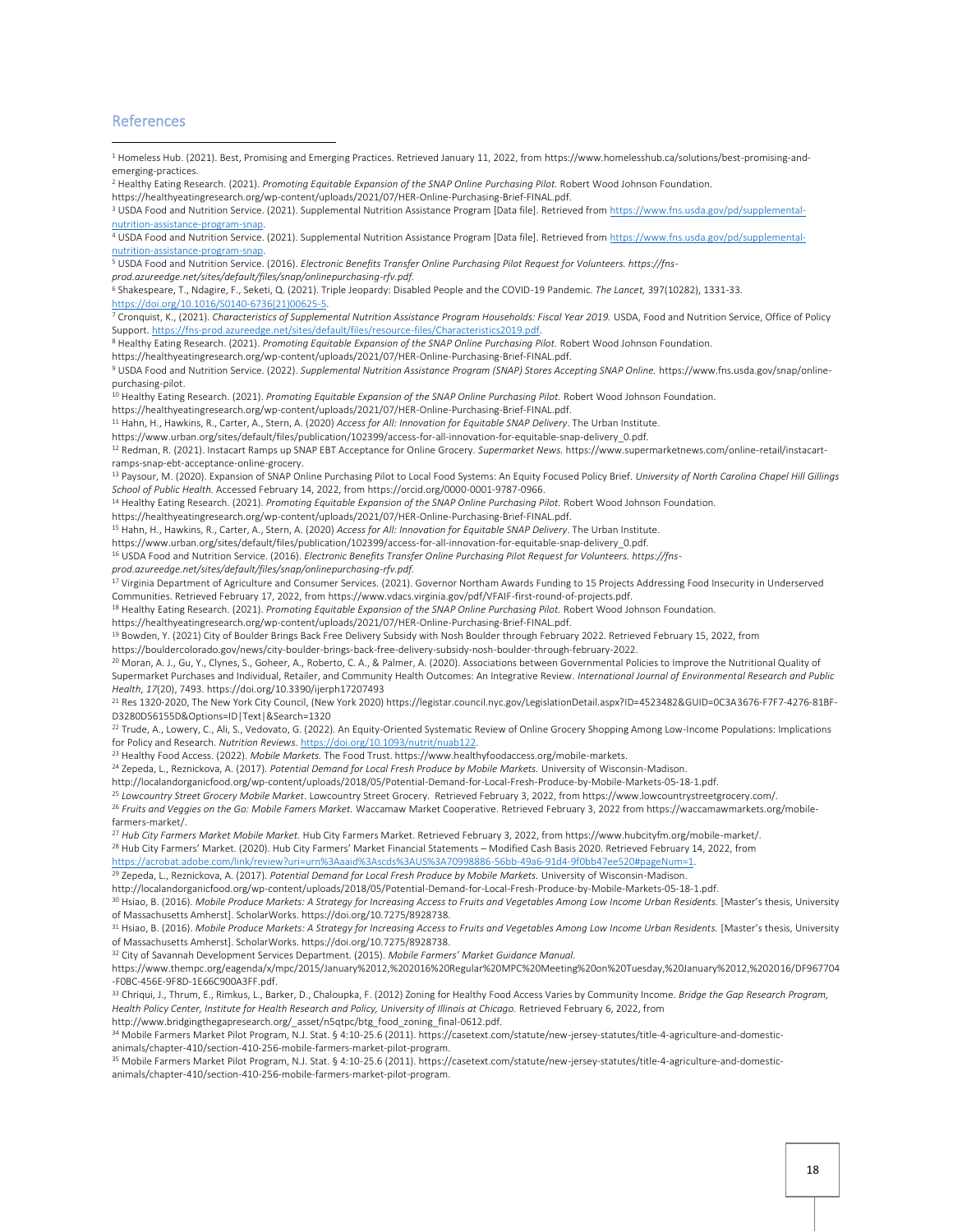<sup>36</sup> Chriqui, J., Thrum, E., Rimkus, L., Barker, D., Chaloupka, F. (2012) Zoning for Healthy Food Access Varies by Community Income. *Bridge the Gap Research Program,*  Health Policy Center, Institute for Health Research and Policy, University of Illinois at Chicago. Retrieved February 6, 2022, from http://www.bridgingthegapresearch.org/\_asset/n5qtpc/btg\_food\_zoning\_final-0612.pdf.

<sup>38</sup> Athens, L., Marty, E. (2016). "Memorandum: Response to Food Access Resolution 20160303-020." *City of Austin Texas.* Accessed February 17, 2022, from https://www.austintexas.gov/sites/default/files/files/Sustainability/07-27-16 Memo to MC re- Response to Food Access Resolution 20160303-020 ....pdf. 39 Mobile Farmers Market Pilot Program, N.J. Stat. § 4:10-25.6 (2011). https://casetext.com/statute/new-jersey-statutes/title-4-agriculture-and-domesticanimals/chapter-410/section-410-256-mobile-farmers-market-pilot-program.

<sup>40</sup> U.S. Preventive Services Task Force. (2017). Screening for Obesity in Children and Adolescents: Recommendation Statement. *American Family Physician 96*(8). https://www.aafp.org/afp/2017/1015/od4.html.

41 Centers for Disease Control and Prevention. (2021). Healthy Weight, Nutrition and Physical Activity: Child and Teen BMI. Retrieved February 7, 2022, from https://www.cdc.gov/healthyweight/assessing/bmi/childrens\_bmi/about\_childrens\_bmi.html#What%20is%20BMI.

 $42$  Swainson, M., Batterham, A., Tsakirides, C., Rutherford, Z., Hind, K. (2017). Prediction of whole-body fat percentage and visceral adipose tissue mass from five anthropometric variables. *PLOS ONE 12*(5). https://doi.org/10.1371/journal.pone.0177175.

<sup>43</sup> Gee K. A. (2018). Leveraging the Public School System to Combat Adolescent Obesity: The Limits of Arkansas's Statewide Policy Initiative. *The Journal of adolescent health : official publication of the Society for Adolescent Medicine*, *63*(5), 561–567. https://doi.org/10.1016/j.jadohealth.2018.06.006

44 Zhu, L., & Thomas, B. (2013). School-based obesity policy, social capital, and gender differences in weight control behaviors. American journal of public health, 103(6), 1067–1073. https://doi.org/10.2105/AJPH.2012.301033.

<sup>45</sup> Penney, T. L., & Kirk, S. F. (2015). The Health at Every Size paradigm and obesity: missing empirical evidence may help push the reframing obesity debate forward. American journal of public health, 105(5), e38–e42. https://doi.org/10.2105/AJPH.2015.302552

<sup>46</sup> Kalich, K., et al. (2008). Comfort and Utility of School-Based Weight Screening: The Student Perspective. *Pediatrics 8*(9). https://dx.doi.org/10.1186%2F1471-2431-8- 9.

<sup>47</sup> Keeton, V., Schapiro, N. (2021). Beyond Eating and Exercise: Implementing Trauma Informed Obesity Care in SBHCs. *University of California San Francisco School of Nursing.* Retrieved February 7, 2022, from http://cshca-wpengine.netdna-ssl.com/wp-content/uploads/2020/10/Beyond-Eating-Exercise-Trauma-Informed-Obesity-Care-Slides.pdf.

48 Harvard T.H. Chan School of Public Health. (2012). Obesity Prevention Source. Retrieved February 21, 2022, from https://www.hsph.harvard.edu/obesityprevention-source/obesity-prevention/schools/school-obesity-prevention-recommendations-read-and-print/.

49 National Conference of State Legislators. (2013). Childhood Obesity Legislation - 2013 Update of Policy Options. Retrieved February 15, 2022, from https://www.ncsl.org/research/health/childhood-obesity-legislation-2013.aspx#BMI.

<sup>50</sup> World Health Organization. (2014). Global Nutrition Targets 2025: Breastfeeding Policy Brief. Retrieved February 7, 2022, from

https://apps.who.int/iris/bitstream/handle/10665/149022/WHO\_NMH\_NHD\_14.7\_eng.pdf?sequence=1&isAllowed=y.

51 National Conference of State Policymakers. (2021). Breastfeeding State Laws. Retrieved February 7, 2022, from

https://www.ncsl.org/research/health/breastfeeding-state-laws.aspx.

<sup>52</sup> World Health Organization. (2014). Global Nutrition Targets 2025: Breastfeeding Policy Brief. Retrieved February 7, 2022, from

https://apps.who.int/iris/bitstream/handle/10665/149022/WHO\_NMH\_NHD\_14.7\_eng.pdf?sequence=1&isAllowed=y.

53 South Carolina Code of Laws: Administration of the Government, S.C. Code Ann. § 1-13-80 (2018). https://www.scstatehouse.gov/code/t01c013.php.

<sup>54</sup> South Carolina Code of Laws: Labor and Employment, S.C. Code Ann. § 41-1-130 (2020). https://www.scstatehouse.gov/code/t41c001.php.

<sup>55</sup> South Carolina Breastfeeding Coalition. (2021). *Breastfeeding Justice.* Retrieved February 7, 2022, fro[m https://www.scbreastfeeds.org/legal.](https://www.scbreastfeeds.org/legal) 

<sup>56</sup> Lactation room in public buildings and availability of federal building project information act, 40 U.S. Code § 3318. (2021).

<sup>57</sup> Lactation room in public buildings and availability of federal building project information act, 40 U.S. Code § 3318. (2021).

<sup>58</sup> National Conference of State Policymakers. (2021). Breastfeeding State Laws. Retrieved February 7, 2022, from

https://www.ncsl.org/research/health/breastfeeding-state-laws.aspx.

59 Breast Feed LA. (2018). Breastfeeding in the Education System. Retrieved February 15, 2022, from https://www.breastfeedla.org/wpcontent/uploads/2018/07/Breastfeeding-in-the-Education-System.pdf.

<sup>60</sup> National Conference of State Legislatures. (2021). Breastfeeding State Laws. Retrieved February 16, 2022, from

https://www.ncsl.org/research/health/breastfeeding-state-laws.aspx.

 $61$  National Conference of State Legislatures. (2021). Breastfeeding State Laws. Retrieved February 16, 2022, from

https://www.ncsl.org/research/health/breastfeeding-state-laws.aspx.

<sup>62</sup> Zehngebot, C., Peiser, R. (2014). Complete Streets Come of Age. *The Journal of the American Planning Association.* Retrieved February 7, 2022, from [https://www.planning.org/planning/2014/may/completestreets.htm#.](https://www.planning.org/planning/2014/may/completestreets.htm) 

63 North Carolina Department of Transportation. (2019). Complete Streets: What Are Complete Streets. Retrieved February 8, 2022, from [https://www.completestreetsnc.org/about/.](https://www.completestreetsnc.org/about/) 

64 Smart Growth America. (2022). Policy Inventory. Retrieved February 7, 2022, from https://smartgrowthamerica.org/program/national-complete-streetscoalition/publications/policy-development/policy-atlas/.

<sup>65</sup> Smart Growth America. (2022). Policy Inventory. Retrieved February 7, 2022, from https://smartgrowthamerica.org/program/national-complete-streetscoalition/publications/policy-development/policy-atlas/.

<sup>66</sup> North Carolina Department of Transportation. (2020). Complete Streets. Retrieved February 6, 2022, from https://www.completestreetsnc.org/about/. <sup>67</sup> North Carolina Department of Transportation. (2019). Complete Streets: What Are Complete Streets. Retrieved February 8, 2022, from

[https://www.completestreetsnc.org/about/.](https://www.completestreetsnc.org/about/) 

<sup>68</sup> WSP USA. (2018). NCDOT Complete Streets Evaluation. *North Carolina Department of Transportation.* Retrieved February 7, 2022, from

https://connect.ncdot.gov/projects/BikePed/BikePed%20Documents/complete-streets-evaluation-final-report.pdf.

69 Smart Growth America. (2019). The Best Complete Streets Policies of 2018. Retrieved February 7, 2022, from https://smartgrowthamerica.org/wpcontent/uploads/2019/05/Best-Complete-Streets-Policies-of-2018.pdf.

70 Smart Growth America. (2016). Complete Streets: Local Policy Workbook. Retrieved February 7, 2022, from https://smartgrowthamerica.org/wpcontent/uploads/2016/08/cs-policyworkbook.pdf.

71 Smart Growth America. (2019). The Best Complete Streets Policies of 2018. Retrieved February 7, 2022, from https://smartgrowthamerica.org/wpcontent/uploads/2019/05/Best-Complete-Streets-Policies-of-2018.pdf.

<sup>72</sup> https://www.dedoose.com/

<sup>73</sup> Smart Growth America. (2019). The Best Complete Streets Policies of 2018. Retrieved February 7, 2022, from https://smartgrowthamerica.org/wpcontent/uploads/2019/05/Best-Complete-Streets-Policies-of-2018.pdf.

74 Smart Growth America. (2019). The Best Complete Streets Policies of 2018. Retrieved February 7, 2022, from https://smartgrowthamerica.org/wpcontent/uploads/2019/05/Best-Complete-Streets-Policies-of-2018.pdf.

<sup>37</sup> Healthy Food Policy Project. (2016). Abingdon, Va., Code § 18-132. Retrieved February 17, 2022, from https://healthyfoodpolicyproject.org/policy/abingdon-vacode-%C2%A7-18-132-current-through-april-21-2016.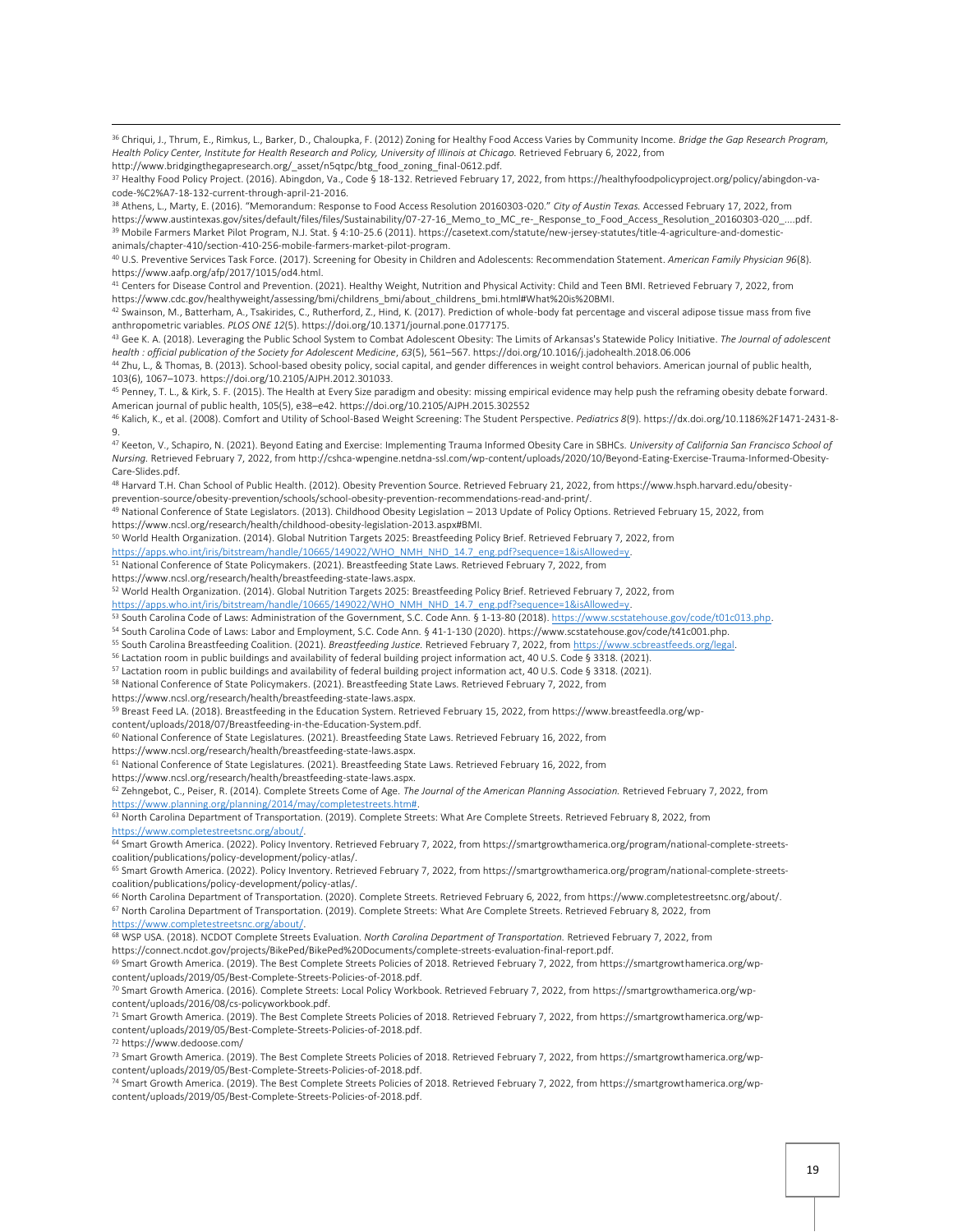75 Smart Growth America. (2019). The Best Complete Streets Policies of 2018. Retrieved February 7, 2022, from https://smartgrowthamerica.org/wpcontent/uploads/2019/05/Best-Complete-Streets-Policies-of-2018.pdf.

<sup>76</sup> Resolution 7473-2009, Missoula City Council, (Montana 2009). http://www.ci.missoula.mt.us/DocumentCenter/View/2154/Resolution-7473?bidId=.

<sup>77</sup> Resolution 7473-2009, Missoula City Council, (Montana 2009). http://www.ci.missoula.mt.us/DocumentCenter/View/2154/Resolution-7473?bidId=.

<sup>78</sup> Complete Streets Resolution, Res. No. 257-2013, (AL 2013). https://www.montgomeryal.gov/home/showdocument?id=5089.

<sup>79</sup> Accommodation of Bicyclists and Pedestrians at All City Owned Transportation Facilities in the Public Right of Way, Ord. 4-10 § 1, (UT 2010).

https://www.slc.gov/transportation/wp-content/uploads/sites/11/2019/08/Complete-Streets-Ordinance.pdf.

80 An Ordinance Amending Section 410.020 of the DeSoto Municipal Code Pertaining to the Subdivision Regulations, Bill No. 45-08, (MO 2008).

https://mobikefed.org/sites/default/files/complete-streets-mo-desoto-ordinance-2008.pdf.

81 American College of Sports Medicine. (2018). Exercise is Medicine. Retrieved February 7, 2022, from https://www.acsm.org/news-detail/2018/05/02/exercise-ismedicine.

82 American College of Sports Medicine. (2019). The Challenge of Reimbursement. Retrieved January 11, 2022, from

https://www.exerciseismedicine.org/assets/page\_documents/EIM%20Provider%20Coding%20Tip%20Sheet.pdf

83 Robert Wood Johnson Foundation. (2017). Exercise Prescriptions. Retrieved January 11, 2022, from https://www.countyhealthrankings.org/take-action-to-improvehealth/what-works-forhealth/strategies/exercise-prescriptions.

<sup>84</sup> Bowen, P. G., Mankowski, R. T., Harper, S. A., & Buford, T. W. (2019). Exercise is Medicine as a Vital Sign: Challenges and Opportunities. *Translational journal of the American College of Sports Medicine*, *4*(1), 1–7.

<sup>85</sup> Olmstead, J. (2017). "Counseling Adults on Physical Activity: How to Capture Your Work," *The Journal for Nurse Practitioners 13(*1), 79-81, https://doi.org/10.1016/j.nurpra.2016.08.028.

86 American Medical Association. (2022). The CPT Code Process. Retrieved February 7, 2022, from https://www.ama-assn.org/about/cpt-editorial-panel/cpt-codeprocess#:~:text=codes%20implementation%20schedule-,CPT%20codes%20implementation%20schedule,1%20of%20each%20year..

87 Exercise is Medicine. (2020). Draft Mayoral Proclamation. Retrieved February 16, 2022, from

https://www.exerciseismedicine.org/assets/page\_documents/Mayor\_Governor\_Proclamation20.doc.

88 American College of Sports Medicine. (2020). The Challenge of Reimbursement - Coding and Billing Tips. Retrieved February 7, 2022, from

https://www.exerciseismedicine.org/assets/page\_documents/EIM%20Provider%20Coding%20Tip%20Sheet.pdf.

89 State of Vermont Executive Department. (2021). Exercise is Medicine on Campus Month. Retrieved February 15, 2022, from

https://governor.vermont.gov/sites/scott/files/documents/21-120%20Exercise%20is%20Medicine%20on%20Campus%20Month.pdf.

90 Robert Wood Johnson Foundation. (2020). Farm to School Programs. Retrieved January 11, 2022, from https://www.countyhealthrankings.org/take-action-toimprove-health/what-works-forhealth/strategies/farm-to-school-programs.

91 South Carolina Farm to School. (2022). Home. Retrieved February 21, 2022, from https://scfarmtoschool.com/.

92 Holland, J., Thompson, O., Godwin, H., Pavlovich, N., Stewart, K. (2015). Farm-to-School Programming in South Carolina: An

Economic Impact Projection Analysis. *Journal of Hunger & Environmental Nutrition (10)*4, 526-538,

DOI: 10.1080/19320248.2014.980045.

<sup>93</sup> Horst, M. (2017). Food Justice and Municipal Government in the USA. *Planning Theory and Practice 18*(1). 51-70.

https://www.tandfonline.com/doi/full/10.1080/14649357.2016.1270351.

94 National Farm to School Network in partnership with the Vermont Law School Center for Agriculture and Food Systems. (2021). State Farm to School Policy Handbook: 2002-2020. Retrieved February 6, 2022, from https://assets.website-

files.com/5c469df2395cd53c3d913b2d/611055ea25a740645f082f18\_State%20Farm%20to%20School%20Policy%20Handbook.pdf.

95 National Farm to School Network in partnership with the Vermont Law School Center for Agriculture and Food Systems. (2021). State Farm to School Policy Handbook: 2002-2020. Retrieved February 6, 2022, from https://assets.website-

files.com/5c469df2395cd53c3d913b2d/611055ea25a740645f082f18\_State%20Farm%20to%20School%20Policy%20Handbook.pdf.

96 Foodtank. (2017). Farm to School Initiatives Making an Impact. Retrieved February 5, 2022, from https://foodtank.com/news/2017/10/national-farm-schoolinitiatives/.

97 National Farm to School Network in partnership with the Vermont Law School Center for Agriculture and Food Systems. (2021). State Farm to School Policy Handbook: 2002-2020. Retrieved February 6, 2022, from https://assets.website-

files.com/5c469df2395cd53c3d913b2d/611055ea25a740645f082f18\_State%20Farm%20to%20School%20Policy%20Handbook.pdf.

98 National Farm to School Network. (2022). Emerging Federal Funding Opportunities for Farm to Early Care and Education. Retrieved February 7, 2022 from https://assets.website-files.com/5c469df2395cd53c3d913b2d/61a9192d29d551d775cab399\_F2ECE\_Funding%20Graphic%20FINAL.pdf.

99 National Farm to School Network in partnership with the Vermont Law School Center for Agriculture and Food Systems. (2021). State Farm to School Policy Handbook: 2002-2020. Retrieved February 6, 2022, from https://assets.website-

files.com/5c469df2395cd53c3d913b2d/611055ea25a740645f082f18\_State%20Farm%20to%20School%20Policy%20Handbook.pdf.

100 National Farm to School Network in partnership with the Vermont Law School Center for Agriculture and Food Systems. (2021). State Farm to School Policy Handbook: 2002-2020. Retrieved February 6, 2022, from https://assets.website-

files.com/5c469df2395cd53c3d913b2d/611055ea25a740645f082f18\_State%20Farm%20to%20School%20Policy%20Handbook.pdf.

101 Bravo, L. (2020). National Farm to School Month in Broward County. Retrieved February 20, 2022, from https://blogs.ifas.ufl.edu/browardco/2020/01/03/nationalfarm-to-school-month-in-broward-county/.

102 National Farm to School Network in partnership with the Vermont Law School Center for Agriculture and Food Systems. (2021). State Farm to School Policy Handbook: 2002-2020. Retrieved February 6, 2022, from https://assets.website-

files.com/5c469df2395cd53c3d913b2d/611055ea25a740645f082f18\_State%20Farm%20to%20School%20Policy%20Handbook.pdf.

103 Essex, A., Shinkle, D., Bridges, M. (2015). Harvesting Healthier Options: State Legislative Trends in Local Foods. National Conference of State Legislatures. Accessed February 15, 2022, from https://assets.jhsph.edu/clf/mod\_clfResource/doc/HarvestingHealthierOptions.pdf.

104 South Carolina Food Policy Council. (2022). About the Council. Retrieved February 21, 2022, from https://www.scfoodpolicy.org/about.

<sup>105</sup> Lange, S. J., Calancie, L., Onufrak, S. J., Reddy, K. T., Palmer, A., & Lowry Warnock, A. (2021). Associations between Food Policy Councils and Policies That Support Healthy Food Access: A National Survey of Community Policy Supports. *Nutrients*, *13*(2), 683. https://doi.org/10.3390/nu13020683.

106 Hatfield, M. (2012). City Food Policy and Programs: Lessons Harvested from an Emerging Field. City of Portland Oregon Bureau of Planning and Sustainability. Accessed February 14, 2022, from https://assets.jhsph.edu/clf/mod\_clfResource/doc/food%20policy%20web.pdf.

<sup>107</sup> Bassarab, K., Clark, J., Santo, R., Palmer, A. (2019). Finding Our Way to Food Democracy: Lessons from US Food Policy Council Governance. *Politics and Governance 7*(4), 32-47. DOI: 10.17645/pag.v7i4.2092.

108 Hoey, L., Fink Shapiro, L., Gensler, L., & Masson-Minock, M. (2019). Are Michigan's Food Councils Changing Policy or Prepared to Do So? Michigan State University Center for Regional Food Systems. Retrieved from: http://foodsystems.msu.edu/resources/aremichigans-food-councils-changing-policy.

109 Resolution Solidifying Franklin County's Commitment to a Strong and Resilient Local Food System, O.H. Resolution No. 0809-13 (2013).

[https://crms.franklincountyohio.gov/RMSWeb/pdfs/Resolutions/r\\_000006534/resolution-published.pdf.](https://crms.franklincountyohio.gov/RMSWeb/pdfs/Resolutions/r_000006534/resolution-published.pdf) 

<sup>110</sup> Resolution Solidifying Franklin County's Commitment to a Strong and Resilient Local Food System, O.H. Resolution No. 0809-13 (2013). [https://crms.franklincountyohio.gov/RMSWeb/pdfs/Resolutions/r\\_000006534/resolution-published.pdf.](https://crms.franklincountyohio.gov/RMSWeb/pdfs/Resolutions/r_000006534/resolution-published.pdf)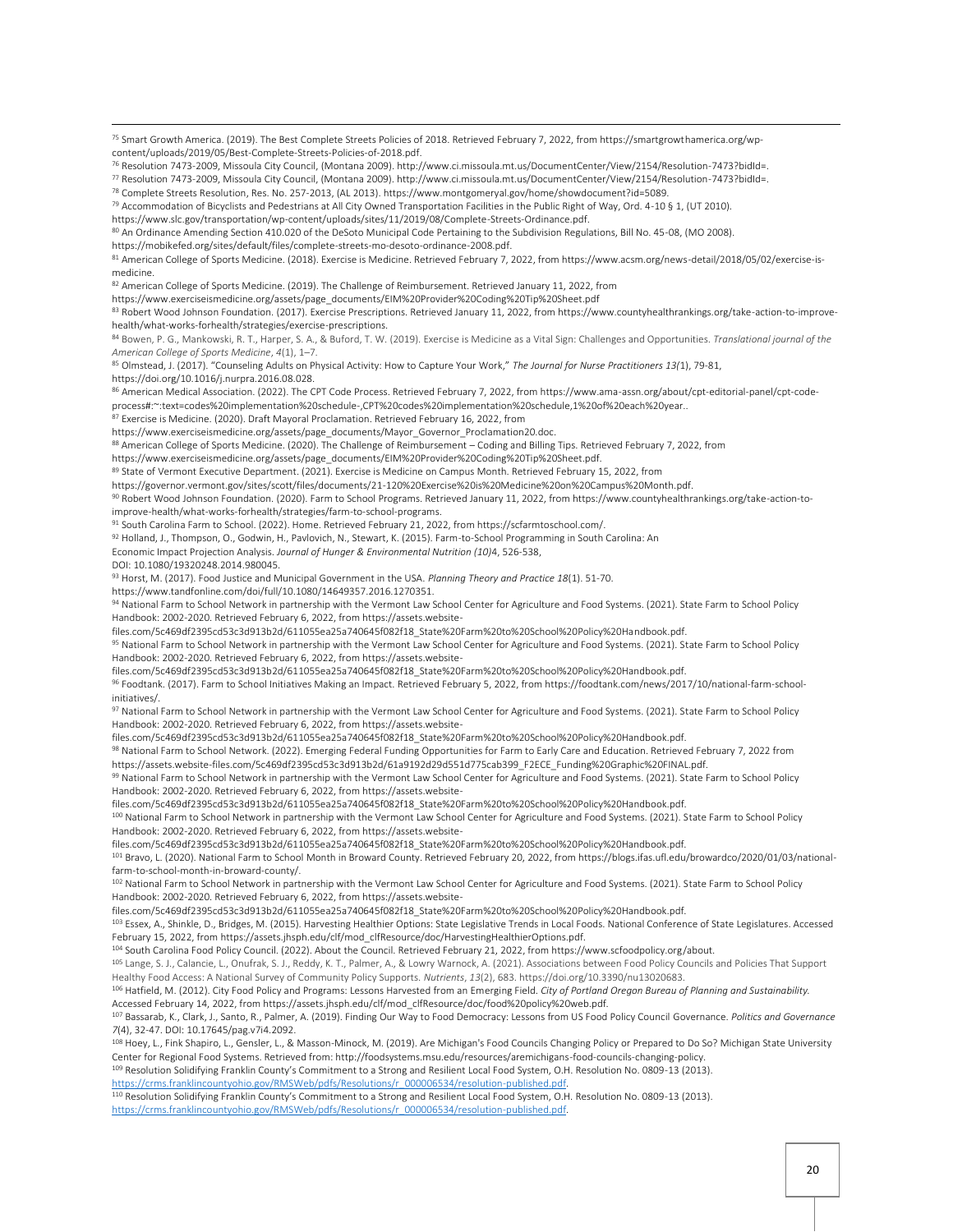<sup>111</sup> Essex, A., Shinkle, D., Bridges, M. (2015). Harvesting Healthier Options: State Legislative Trends in Local Foods. National Conference of State Legislatures. Accessed February 15, 2022, from https://assets.jhsph.edu/clf/mod\_clfResource/doc/HarvestingHealthierOptions.pdf.

<sup>112</sup> Essex, A., Shinkle, D., Bridges, M. (2015). Harvesting Healthier Options: State Legislative Trends in Local Foods. National Conference of State Legislatures. Accessed February 15, 2022, from https://assets.jhsph.edu/clf/mod\_clfResource/doc/HarvestingHealthierOptions.pdf.

113 Lange, S. J., Calancie, L., Onufrak, S. J., Reddy, K. T., Palmer, A., & Lowry Warnock, A. (2021). Associations between Food Policy Councils and Policies That Support Healthy Food Access: A National Survey of Community Policy Supports. *Nutrients*, *13*(2), 683. https://doi.org/10.3390/nu13020683

<sup>114</sup> Santo, R., Horrigan, L. (2019). Changing the Food System Takes More than Change. *Food Policy Networks.* Accessed February 15, 2022, from

https://assets.jhsph.edu/clf/mod\_clfResource/doc/Funding\_guide\_formatted\_2019\_07-24.pdf.

<sup>115</sup> Essex, A., Shinkle, D., Bridges, M. (2015). Harvesting Healthier Options: State Legislative Trends in Local Foods. National Conference of State Legislatures. Accessed February 15, 2022, from https://assets.jhsph.edu/clf/mod\_clfResource/doc/HarvestingHealthierOptions.pdf.

<sup>116</sup> Howell, N., Tu, J., Moineddin, R., Chu, A., Booth, G. (2019). Association Between Neighborhood Walkability and Predicted 10-Year Cardiovascular Disease Risk: The CANHEART (Cardiovascular Health in Ambulatory Care Research Team) Cohort. *Journal of the American Heart Association 8*(21).

https://doi.org/10.1161/JAHA.119.013146.

<sup>117</sup> "Promoting an Active Minnesota: Local Policy Options to Support Walking and Bicycling," Feeling Good Minnesota, last modified May 5, 2017,

https://www.publichealthlawcenter.org/sites/default/files/resources/FGM-PolicyGuide-ActiveLiving-2017.pdf.

<sup>118</sup> City of Houston Texas. (2020). Incentives for Green Development. Retrieved February 20, 2022, from http://www.houstontx.gov/igd/.

119 Thrun, E., Chriqui, J., Slater, S., Chaloupka, F., "Incentive Policies That Can Create Opportunities for Physical Activity," Bridging the Gap, Health Policy Center,

Institute for Health Research and Policy at the University of Chicago, last modified 2016,

http://www.bridgingthegapresearch.org/\_asset/dkbyqs/BTG\_incentive\_policy\_brief\_Feb2016.pdf.

<sup>120</sup> "Genesee County Land Bank," Orange County's Healthier Together, last modified 2006,

https://www.ochealthiertogether.org/promisepractice/index/view?pid=3316.

<sup>121</sup> "Land Banking," RWJ Foundation, last modified July 31, 2019, https://www.countyhealthrankings.org/take-action-to-improve-health/what-works-forhealth/strategies/land-banking.

122 Local Housing Solutions. (2021). Land Banks. Retrieved February 21, 2022, from https://localhousingsolutions.org/housing-policy-library/land-

banks/#:~:text=A%20land%20bank%20could%20exercise,equity%20and%20reducing%20racial%20disparities..

123 " Shared Use Agreements," Robert Wood Johnson Foundation, last modified July 13, 2020, https://www.countyhealthrankings.org/take-action-to-improvehealth/what-works-for-health/strategies/shared-use-agreements.

<sup>124</sup> Filardo, M., Vincent, J. (2014). A Policy Framework for Joint Use: Enabling and Supporting Community Use of K-12 Public School Facilities. 21<sup>st</sup> Century School Fund and the Center for Cities and Schools at the University of California Berkeley. Accessed February 15, 2022, from https://files.eric.ed.gov/fulltext/ED573796.pdf. 125 North Carolina Department of Public Instruction. (2012). Promoting Physical Activity through Joint Use Agreements. North Carolina Department of Public

Instruction and Department of Health and Human Services, Division of Public Health, Raleigh, North Carolina. Retrieved February 15, 2022, from https://www.eatsmartmovemorenc.com/wp-content/uploads/2020/01/PromotingPhysicalActivityThroughJointUseAgreements\_Rev0414.pdf.

126 Eat Smart Move More South Carolina. (2018). Breaking Physical Activity Barriers through Open Community Use. South Carolina Department of Health and Environmental Control. Accessed February 17, 2022, from https://scdhec.gov/sites/default/files/Library/CR-011555.pdf.

<sup>127</sup> Roundtable on Obesity Solutions; Food and Nutrition Board; Institute of Medicine. Physical Activity: Moving Toward Obesity Solutions: Workshop Summary. Washington (DC): National Academies Press (US); 2015 Nov 10. 5, Policy Strategies for Promoting Physical Activity. Available from:

https://www.ncbi.nlm.nih.gov/books/NBK333465/

<sup>128</sup> Charleston County School District. (2020). Facility Use and Rental Guide. Accessed February 17, 2022, from

https://www.ccsdschools.com/cms/lib/SC50000504/Centricity/Domain/118//RealEstateandPlanning/FY20%20Facility%20UseRental%20Guide.pdf. <sup>129</sup> Eat Smart Move More South Carolina. (2018). Breaking Physical Activity Barriers through Open Community Use. South Carolina Department of Health and Environmental Control. Accessed February 17, 2022, from https://scdhec.gov/sites/default/files/Library/CR-011555.pdf.

130 Louisiana Council on Obesity Prevention and Management. (2011). Let Them Play: Joint Use Agreements (HB 358 Greene). Accessed February 17, 2022, from https://ldh.la.gov/assets/oph/pcrh/obesity/policyonepager\_jointuseagreements.pdf.

131 Eat Smart Move More South Carolina. (2018). Breaking Physical Activity Barriers through Open Community Use. South Carolina Department of Health and Environmental Control. Accessed February 17, 2022, from https://scdhec.gov/sites/default/files/Library/CR-011555.pdf.

132 Filardo, M., Vincent, J. (2014). A Policy Framework for Joint Use: Enabling and Supporting Community Use of K-12 Public School Facilities. 21st Century School Fund and the Center for Cities and Schools at the University of California Berkeley. Accessed February 15, 2022, from https://files.eric.ed.gov/fulltext/ED573796.pdf. <sup>133</sup> LA Senate Concurrent Resolution No. 95 (LA 2014). https://www.saferoutespartnership.org/sites/default/files/resources/SCR95\_Louisiana%20%281%29.pdf.

<sup>134</sup> Centers for Disease Control and Prevention. (2014). Increasing Physical Activity Through Joint-Use Agreements Spotlight: Virginia. Accessed February 18, 2022, from https://www.cdc.gov/nccdphp/dnpao/state-local-programs/pdf/jua-virginia.pdf.

135 Hood, E. (2015). Shared Use Agreement Resource Guide: 2015. Changelab Solutions. Accessed February 15, 2022, from https://prchn.org/wpcontent/uploads/2020/06/SUAResourceGuide\_Oct2018.pdf.

<sup>136</sup> Louisiana Council on Obesity Prevention and Management. (2011). Let Them Play: Joint Use Agreements (HB 358 Greene). Accessed February 17, 2022, from https://ldh.la.gov/assets/oph/pcrh/obesity/policyonepager\_jointuseagreements.pdf.

137 Smart Growth America. (2022). Policy Inventory. Retrieved February 7, 2022, from https://smartgrowthamerica.org/program/national-complete-streetscoalition/publications/policy-development/policy-atlas/.

138 National Farm to School Network. (2022). Emerging Federal Funding Opportunities for Farm to Early Care and Education. Retrieved February 7, 2022, from [https://assets.website-files.com/5c469df2395cd53c3d913b2d/61a9192d29d551d775cab399\\_F2ECE\\_Funding%20Graphic%20FINAL.pdf.](https://assets.website-files.com/5c469df2395cd53c3d913b2d/61a9192d29d551d775cab399_F2ECE_Funding%20Graphic%20FINAL.pdf) 

139 Exercise is Medicine. (2020). Draft Mayoral Proclamation. Retrieved February 16, 2022, from

https://www.exerciseismedicine.org/assets/page\_documents/Mayor\_Governor\_Proclamation20.doc.